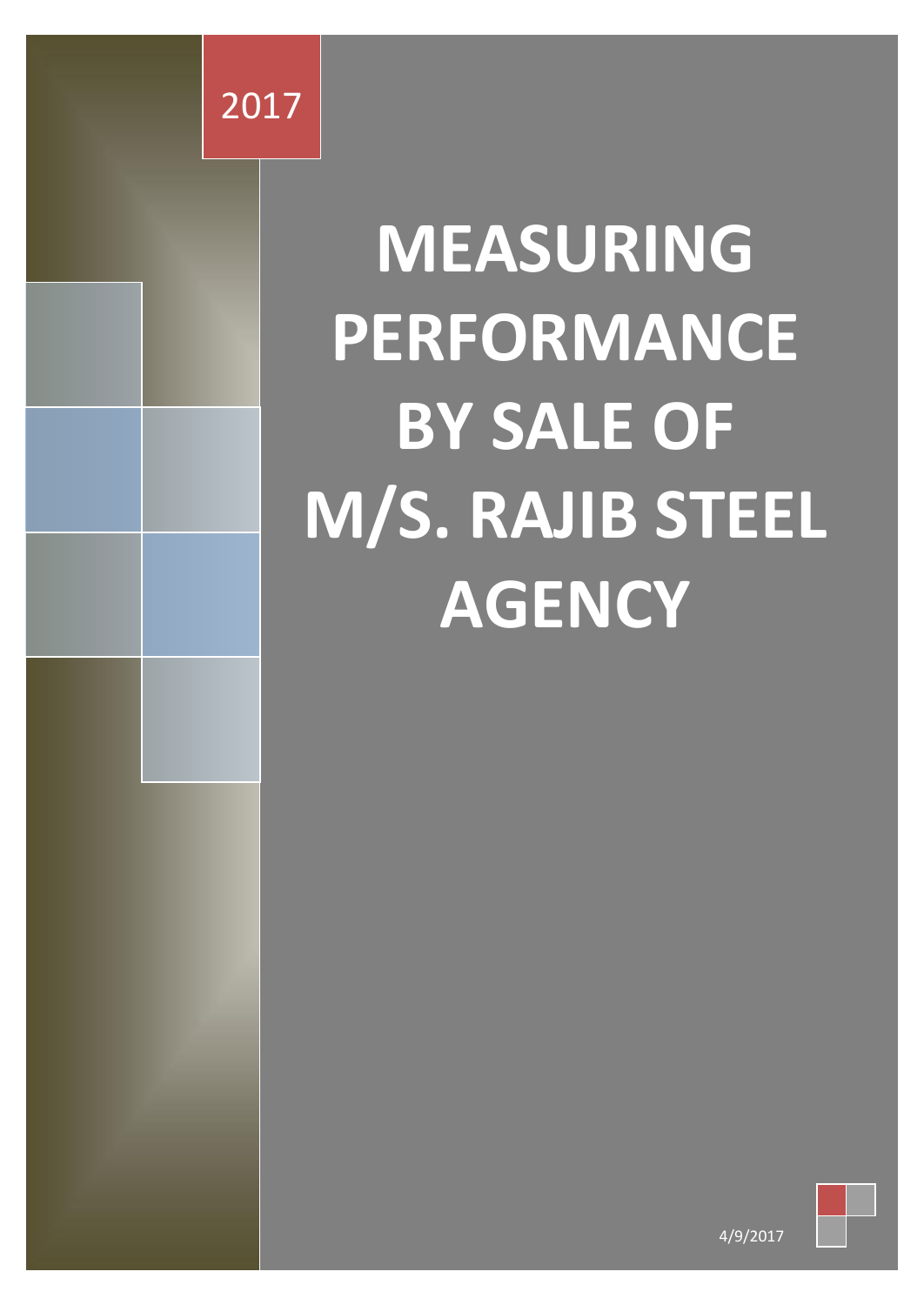### MEASURING PERFORMANCE BY SALE OF M/S. RAJIB STEEL AGENCY

#### **SUPERVISED BY:**

DR. SUMAN PAUL CHOWDHURY Assistant Professor, and Coordinator, MBA Program BRAC Business School BRAC University

#### **SUBMITTED BY:**

MD. AL-RAJIB BRAC Business School Master of Business Administration ID: 14364026

**Date of Submission: 09th April, 2017**

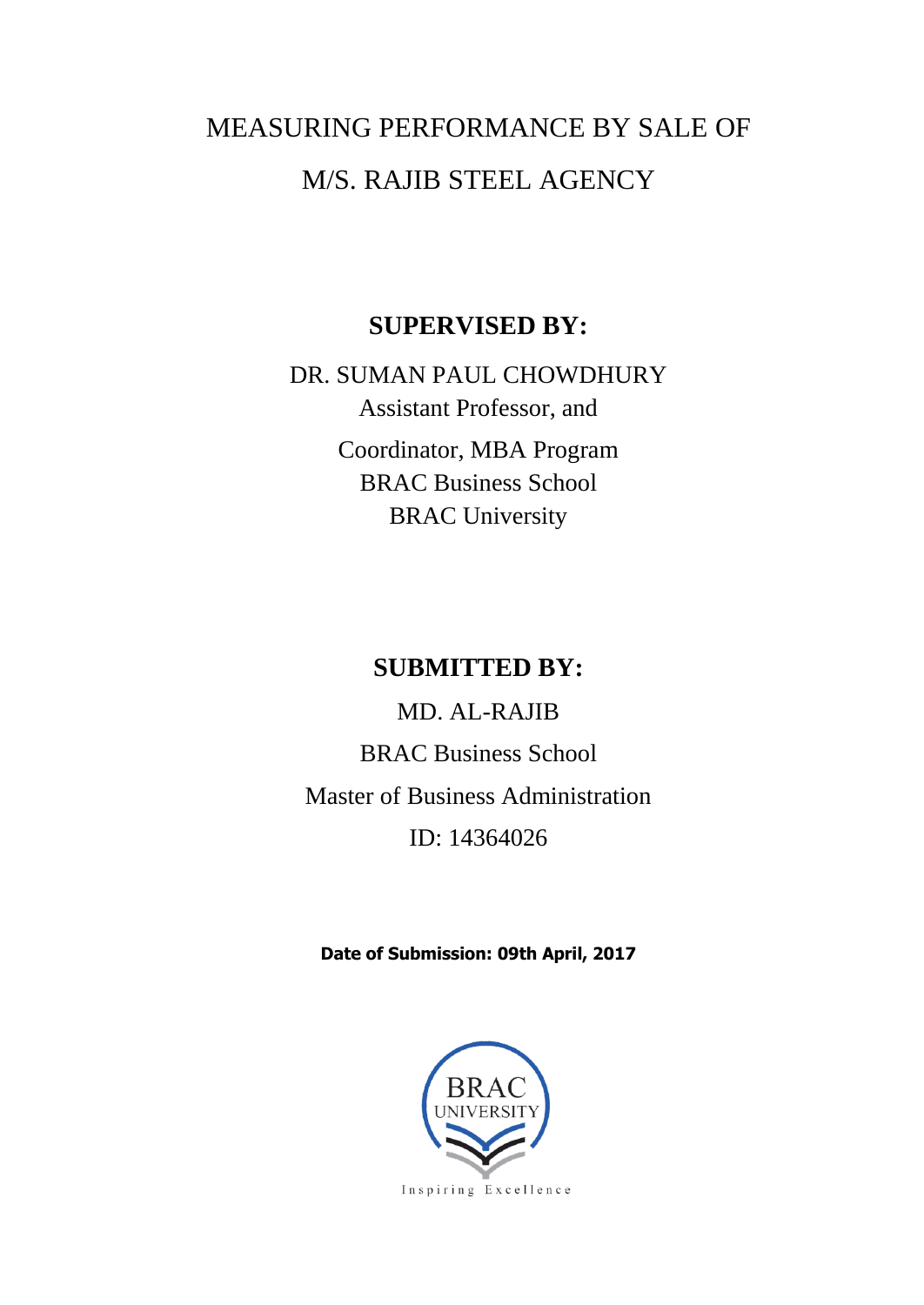<span id="page-2-0"></span>

09th April, 2017

To, Dr. Suman Paul Chowdhury Assistant Professor, and Coordinator, MBA Program BRAC Business School BRAC University

Subject: Submission of an assignment focused on 'Measuring performance by Sale of M/S. Rajib Steel Agency'.

Dear Sir,

I am glad to submit my report on the topic as you have assigned me to prepare an internship report on "Measuring performance by sale" as a partial requirement of the course BUS-699. Now I am looking forward for your kind appraisal regarding internship report.

You would be glad to hear that I have given my best effort to prepare the report with relevant information that I have collected from M/S. Rajib Steel Agency and from other relevant sources during my work with the report. It is meaningful to mention that the knowledge I have gathered during the working period, will help me in practical field of professions.

In spite of various inadequacies I have tried to cover all the relevant affairs. It is quite worthy to mention that without your kind hearted guidance and cooperation it would not be possible for me to authenticate this paper. I will be pleased and grateful to you to answer any sort of quarry you think necessary.

**MD. Al-Rajib** ID No: 14364026 BRAC Business School Master of Business Administration BRAC University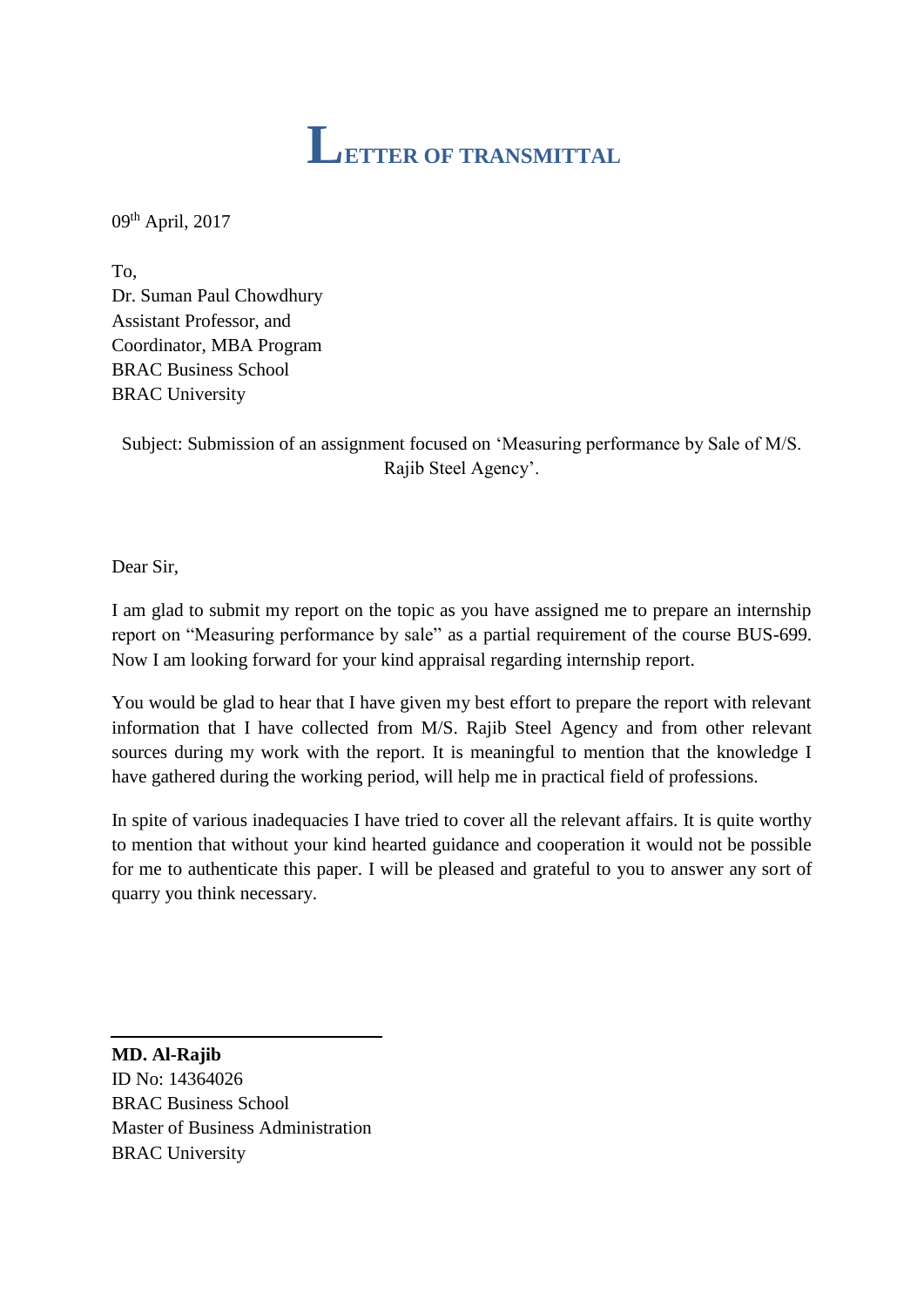### **CERTIFICATION OF THE SUPERVISOR**

<span id="page-3-0"></span>This is to clarify that Md. Al-Rajib, MBA(Major in Finance), ID:14364026 is the student of MBA Program of BRAC University who has completed his internship program called " Measuring performance by sale" at Mirpur under the supervision as the partial fulfillment for the award of MBA professional course.

He has done his work according to my instructions. He has tried his best to make it a good one. I also certify that I have gone through the draft report thoroughly.

He is sincere, honest, hardworking and energetic. I wish his prosperity and best of luck.

I wish him success in the future.

**Supervisor**

**Dr. Suman Paul Chowdhury** Assistant Professor, and Coordinator, MBA Program BRAC Business School BRAC University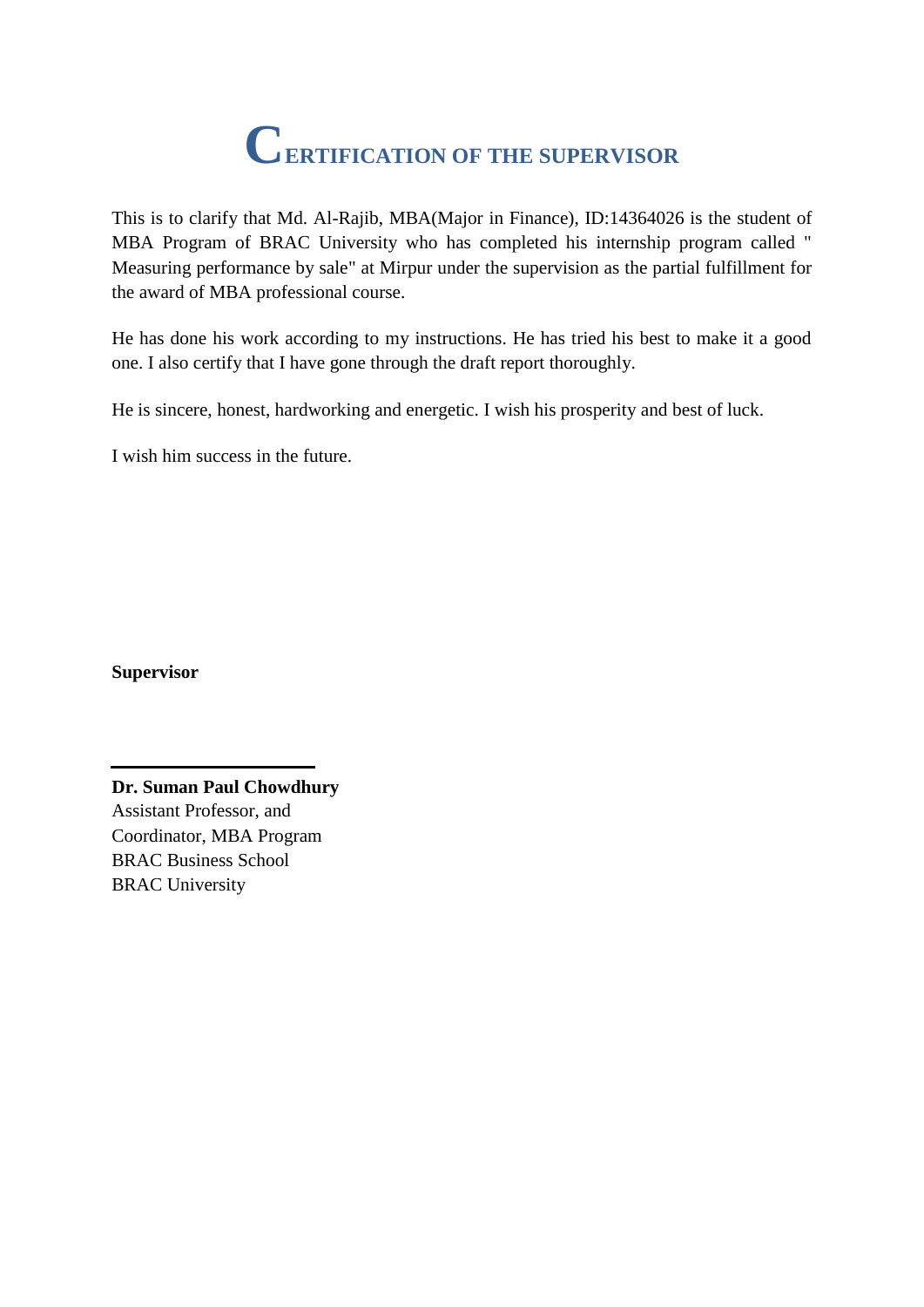

<span id="page-4-0"></span>I, Md. Al-Rajib, student of MBA program of BRAC University, Major in Finance, do hereby declare that the internship report has been carried out by me and has not been previously submitted to any other University / College / Organization for an academic qualification / certificate / diploma or degree.

The work I have presented dose not breach any copyright.

I further undertake to indemnify the University against any loss or damage arising from breach of the foregoing obligations.

**...........................**

**MD. Al-Rajib**

ID No: 14364026

BRAC Business School

Master of Business Administration

BRAC University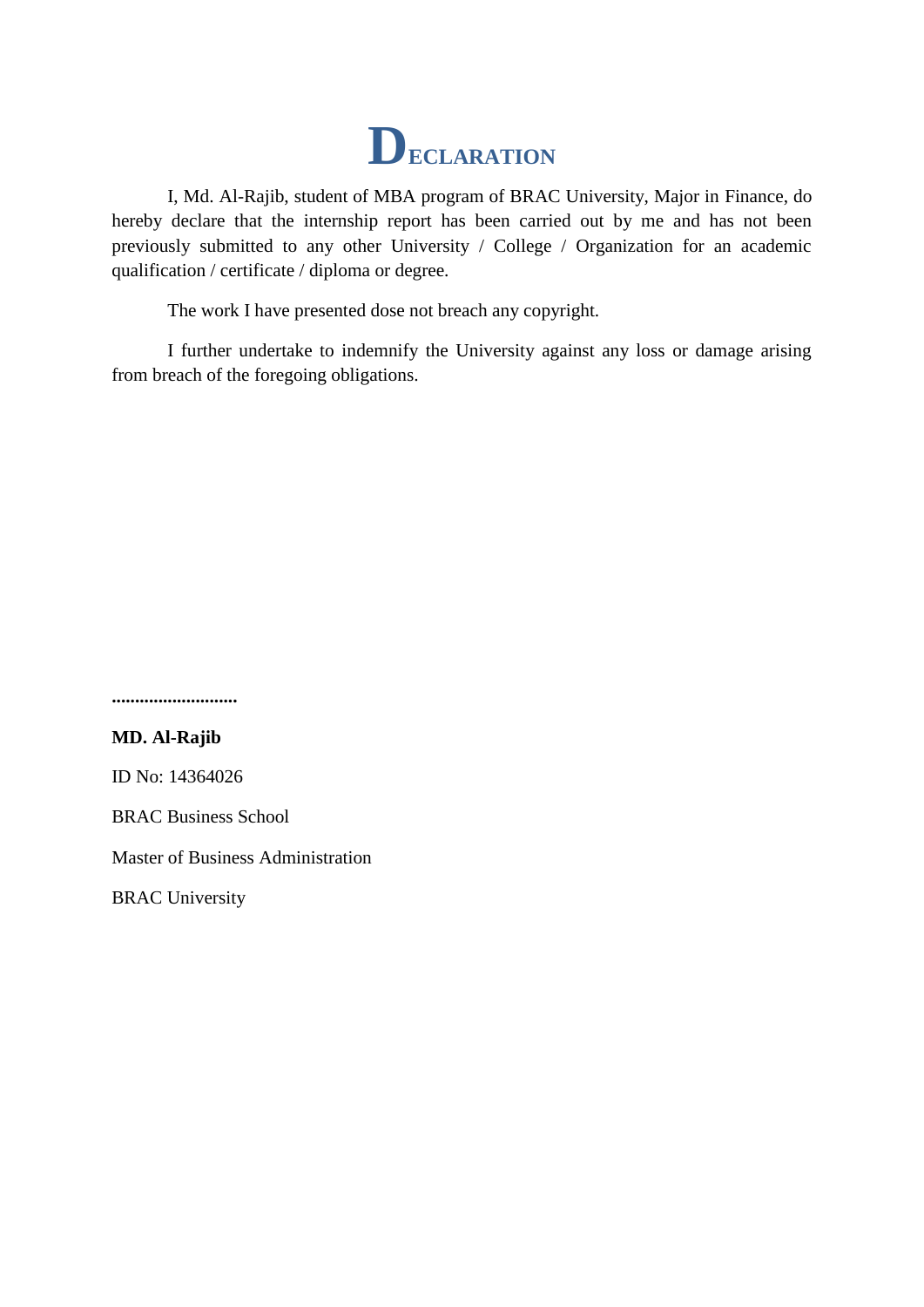## **ACKNOWLEDGEMENT**

<span id="page-5-0"></span>I have given efforts in this report. I would like to take this opportunity to express my deep sense of gratitude to all those people without whom this report could never been completed.

I thank my ALLAH for providing me with everything that I required in completing this project.

I am highly indebted to the advisor **Dr. Suman Paul Chowdhury** for his guidance and constant supervision and also for his support completing the project. I remembered with gratitude my beloved **parents** and their blessings, which inspired me, grown me confidence and put me a deep concentration to carry on my course work and even reached me at the end with great excellence.

I would like to express my special gratitude and thanks to my **organization persons** for giving me such attention and time.

My thanks and appreciations also go to my **university mates** in developing the report and to the people who have willingly helped me out with their abilities.

Lastly, I Would like to express my appreciation to the BRAC University and I eventually grateful to the University and its excellence that works for education encourages me and creates knowledge, as knowledge is power.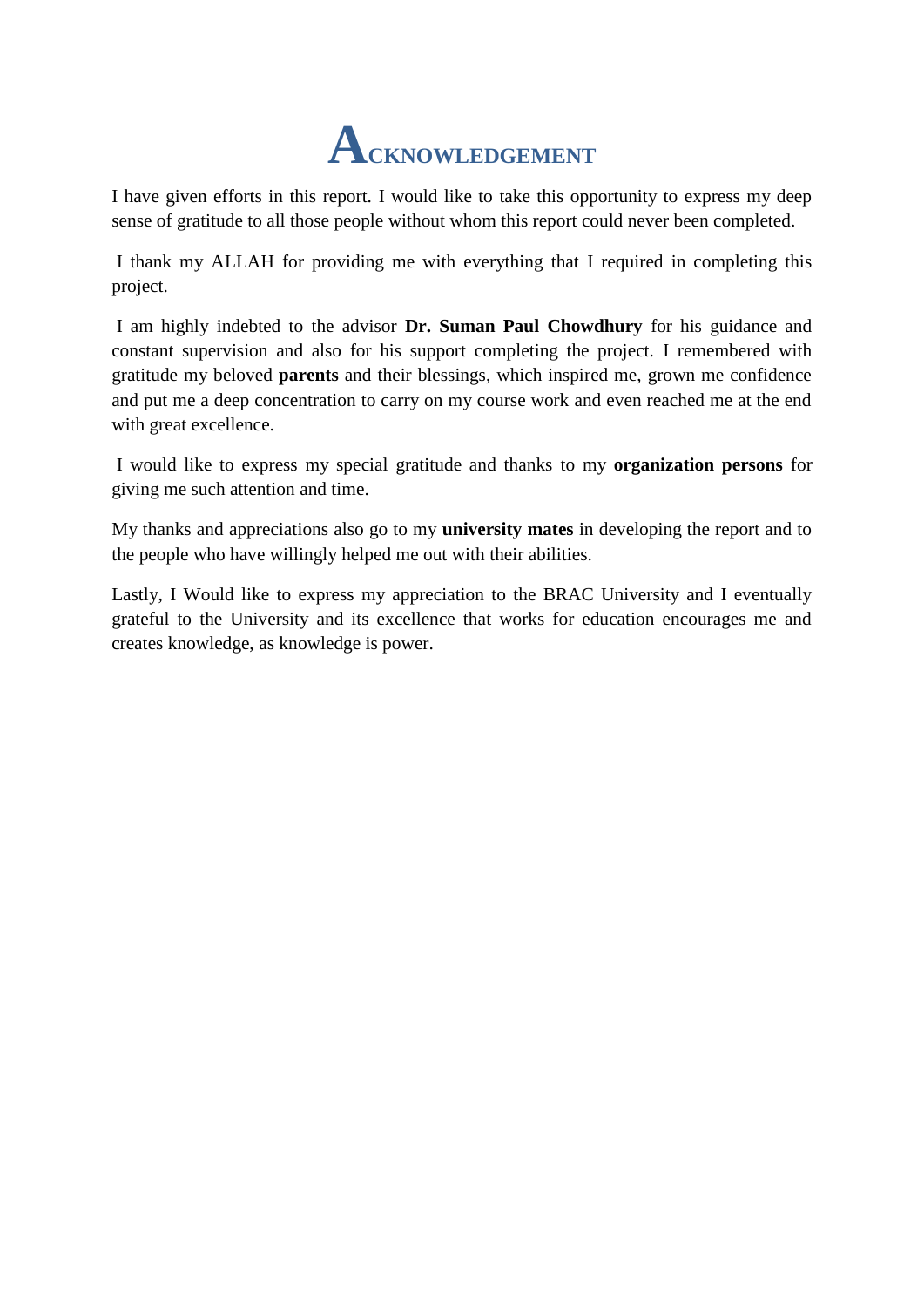### **EXECUTIVE SUMMARY**

<span id="page-6-0"></span>With the promise to serve to the community by making a strong and sustainable presence in the ever competitive Steel Industry M/S. Rajib Steel Agency realizes that this is high time to evaluate its overall performance. Although there is some established retail store here but M/S. Rajib steel Agency is formed to this country with new ideas. One unique proposition of M/S. Rajib Steel Agency is that it is growing rapidly and establishing their retail store in most of the major steel hubs of the capital. Yet, it is facing fierce competitions from fellow retail stores, roll mills and other wholesale and retail competitors. The competition is also coming in huge amount from the direct importers. In this paper, I have enlightened the relative position of M/S Rajib Steel Agency in the market. I found that the last year saw a decrease in both the gross margin and the net profit of the business. I have tested statistically some hypotheses to come up with some findings and recommendation. I have conducted a survey amongst the customers with the variable like pricing, promotion, distribution, product, service quality, customer relations etc. I believe that this study will help foster the business to stay in the right track.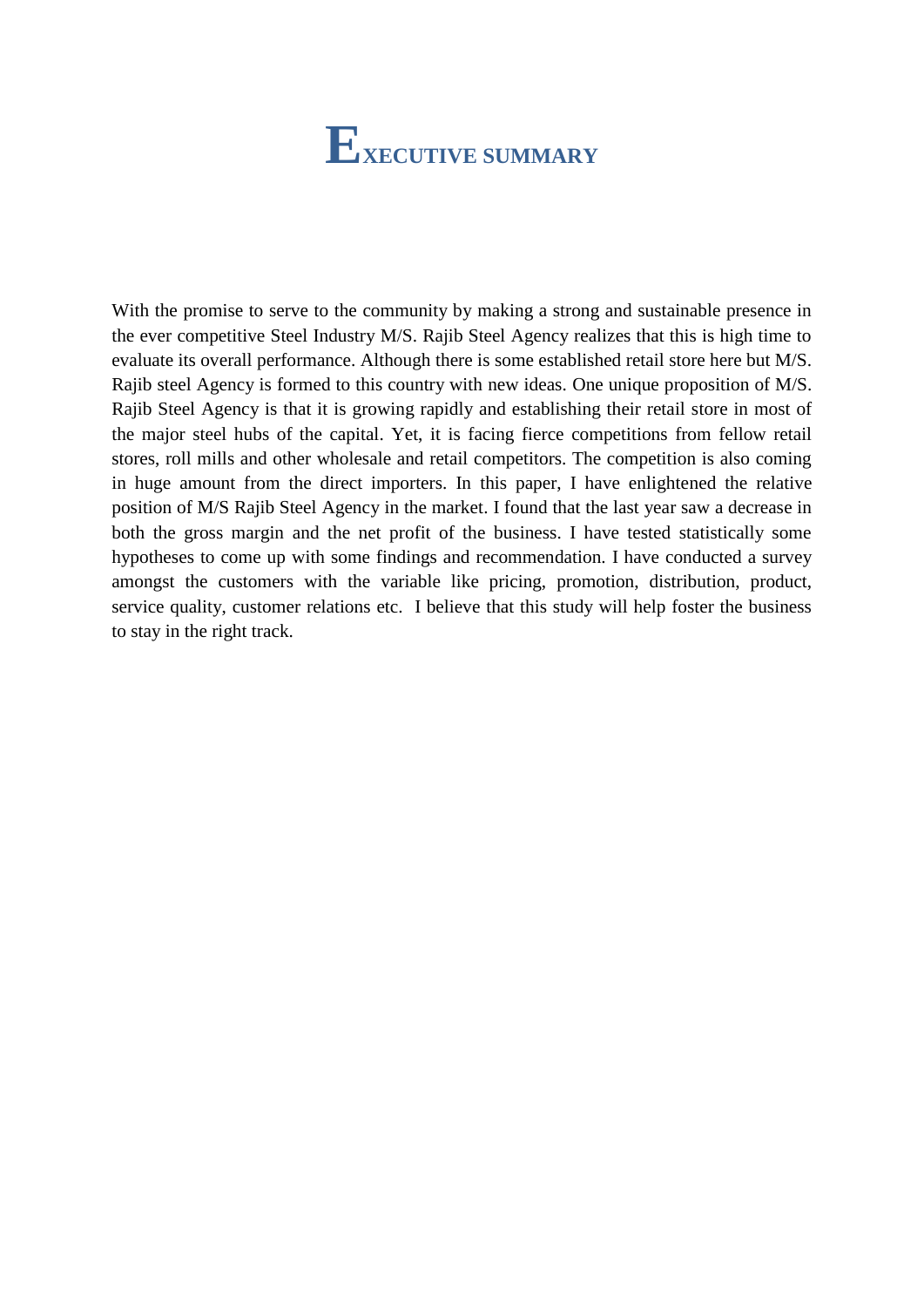#### **Contents**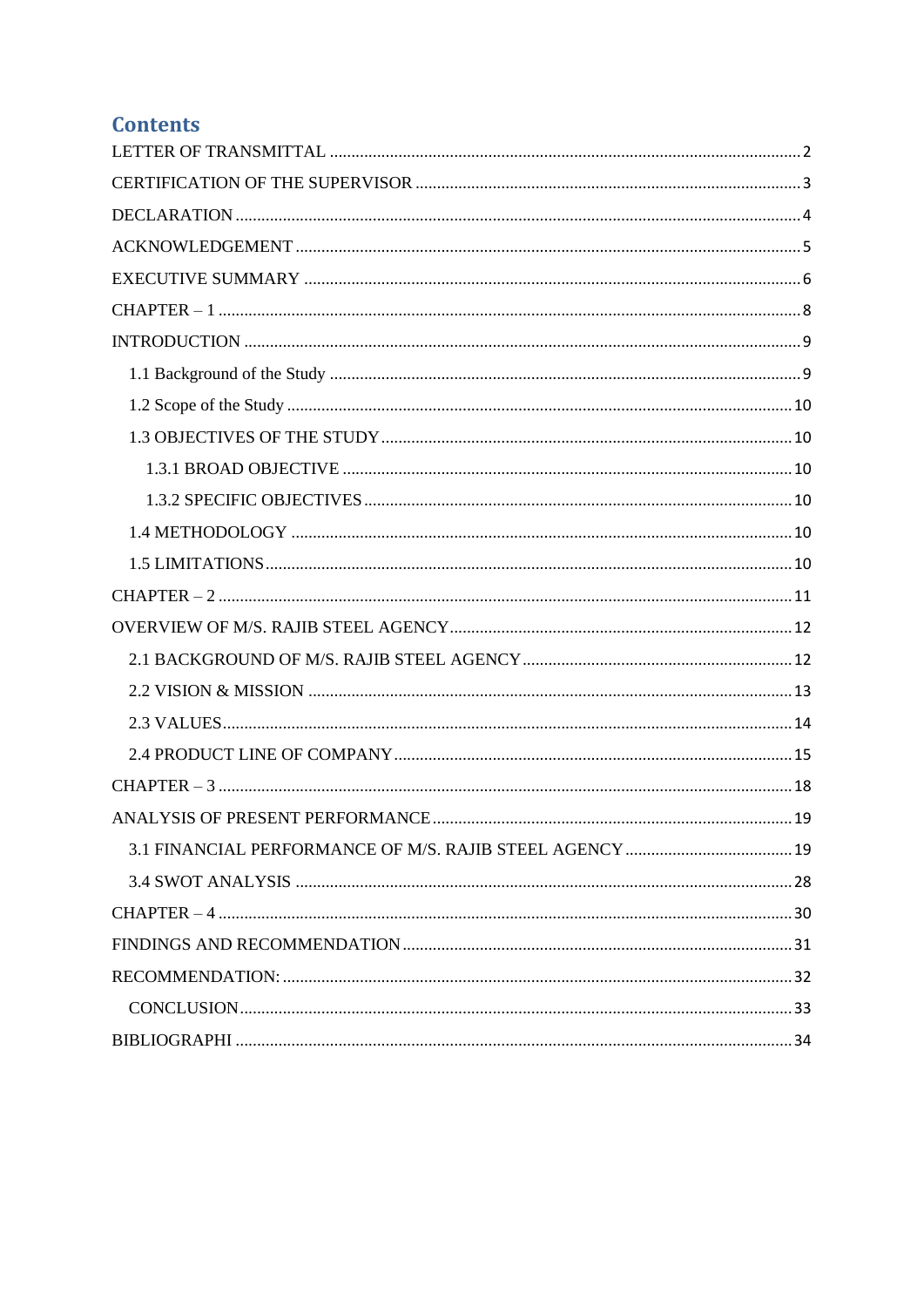## <span id="page-8-0"></span>**CHAPTER – 1 INTRODUCTION**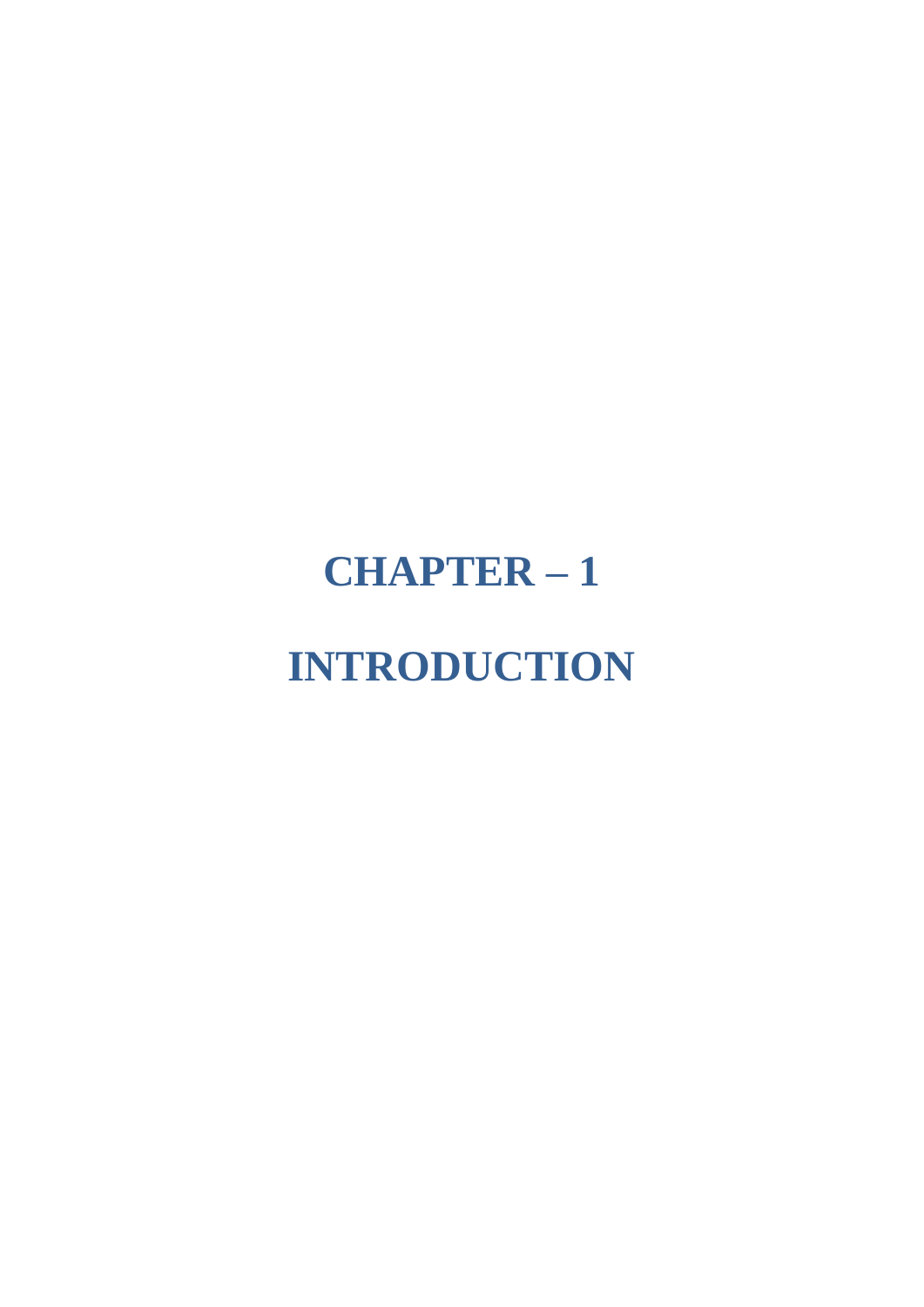#### **CHAPTER – 1**

#### **INTRODUCTION**

#### <span id="page-9-1"></span><span id="page-9-0"></span>**1.1 Background of the Study**

This internship report will be prepared as a fulfilment of the partial requirement of the academic program of Master of Business Administration, BRAC University. The primary goal of the internship prospectus is to provide on the job coverage to the student and an opportunity for translation of theoretical conceptions in real life situation.

The performance evaluation of business has taken high profile in the climate of micro economic reform in the recent past. The real wealth of Bangladesh can be increased by increasing the inputs available to the country. That is by discovering new resources and using the existing resources more efficiently.

M/S. Rajib steel Agency is imbued with a forward looking vision to acquire a global perspective and become a first rate business conglomerate. M/S Rajib steel Agency has a track record in distribution of all kinds iron product and construction industry in Bangladesh since decades. My topic for this internship report is "Measuring Performance by sale".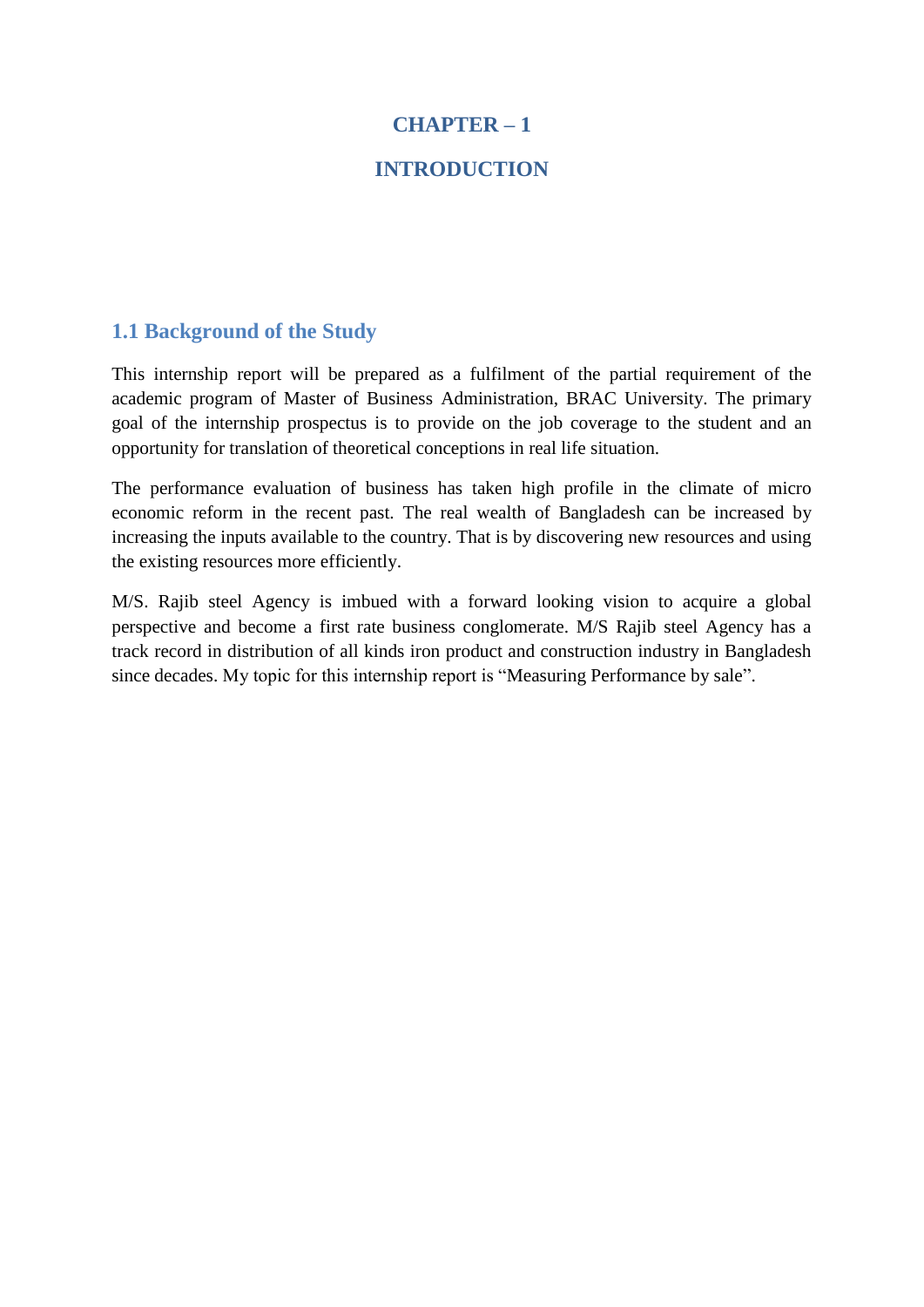#### <span id="page-10-0"></span>**1.2 Scope of the Study**

M/S Rajib Steel Agency is one of the reputed organizations. The scope of the study is limited to the local area and different schemes. The report will cover the organizational structure, background, functions and the performance. In this report, I will use the recorded data along with secondary data.

#### <span id="page-10-1"></span>**1.3 OBJECTIVES OF THE STUDY**

#### <span id="page-10-2"></span>**1.3.1 BROAD OBJECTIVE**

The broad objective of the study is to analysis overall performances of M/S Rajib Steel Agency.

#### <span id="page-10-3"></span>**1.3.2 SPECIFIC OBJECTIVES**

- To provide an overview of the activities of M/S Rajib Steel Agency.
- To analyze the performance of M/S Rajib Steel Agency.
- To analyze and understand the growth of sales.

#### <span id="page-10-4"></span>**1.4 METHODOLOGY**

The study is based on qualitative research methods. Data have been collected from different sources depending on the requirements. In order to prepare this report I have collected data and information both from primary sources and secondary sources.

- For the analysis part, data collected from different annual report of organization.
- The data collection method to study consists of both of primary and secondary sources. But majority of the information collected from secondary sources.

#### <span id="page-10-5"></span>**1.5 LIMITATIONS**

There are also some limitations of this report. During the report work I faced several problems. There are less information, which may not provide due to security and other organization obligations. There is a lack of previous experience in this concern and many practical matters may be written from my own.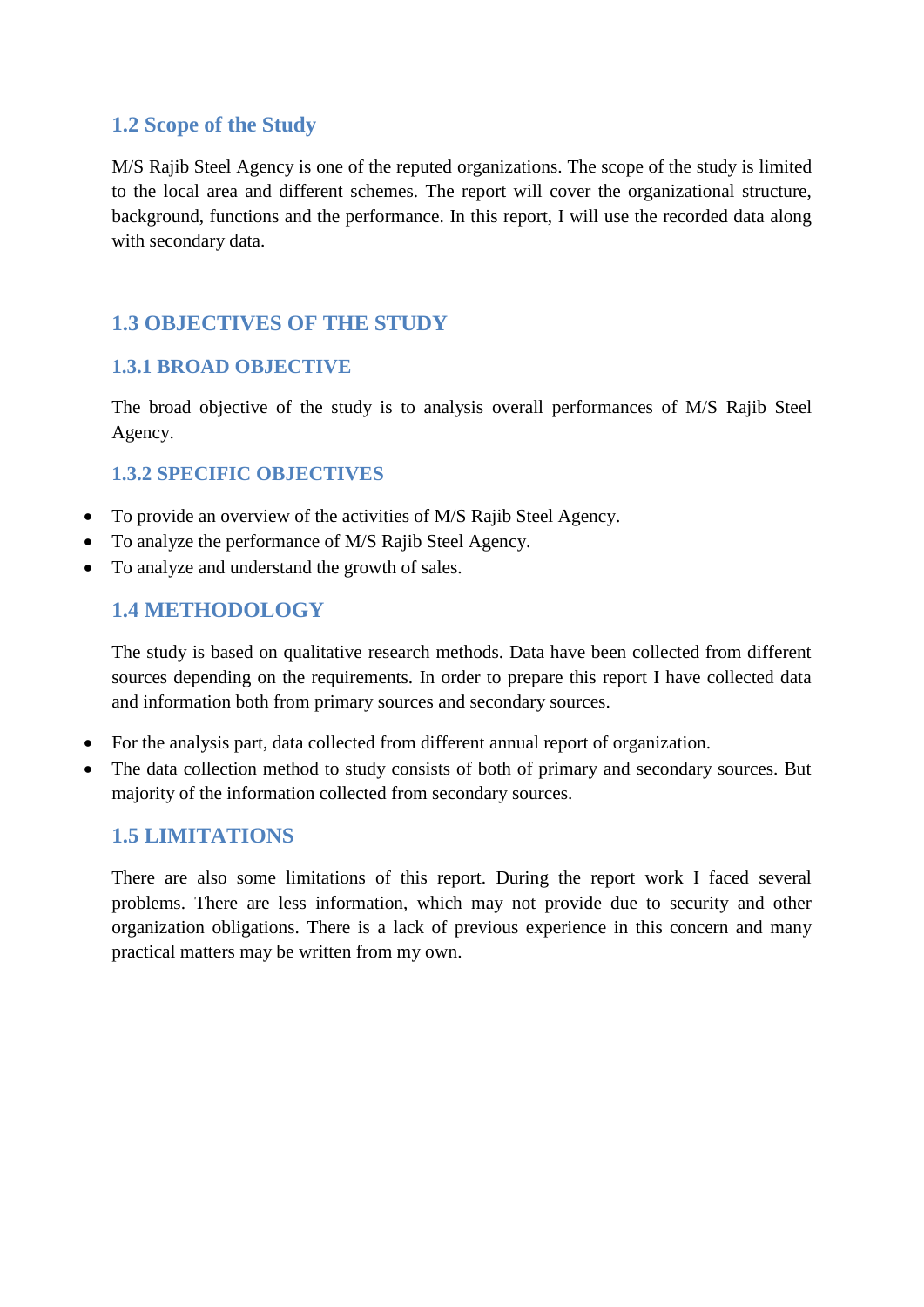## <span id="page-11-0"></span>**CHAPTER – 2 OVERVIEW OF M/S. RAJIB STEEL AGENCY**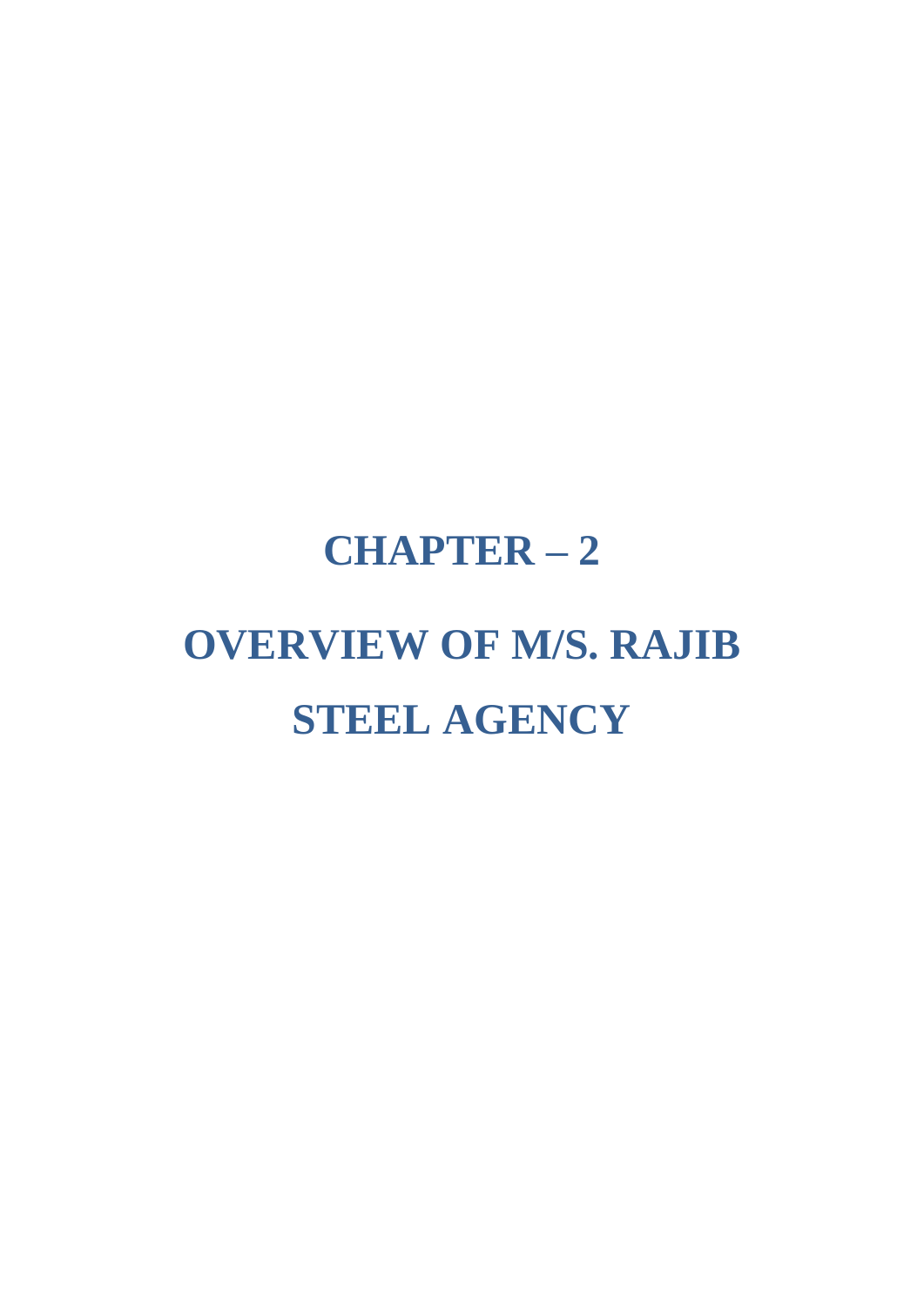#### **CHAPTER – 2**

#### **OVERVIEW OF M/S. RAJIB STEEL AGENCY**

#### <span id="page-12-1"></span><span id="page-12-0"></span>**2.1 BACKGROUND OF M/S. RAJIB STEEL AGENCY**

In 1994, the founder of The M/S. Rajib steel Agency, Mr. Al-hajj Md. Belayet Hossain started his first integrated construction business, selling of iron related materials in Taltola, Begum Rokeya Sarani, Dhaka, Bangladesh to sell structural section de formed- bar, Angle, Z-bar, Square- bar, Flat- bar, And gradually it has achieved customer satisfaction in Dhaka steel market.

In the year of 2014, Al-hajj Md. Belayet Hossain, Founder of The M/S. Rajib steel Agency suddenly became ill. During that time he became unable to perform for all company affairs but he is always acting as a principal person in this organization till now. In that situation, me, Md. Al-Rajib took over the overall responsibility and expanded the business and added three more business wings. SUTARANG Housing limited (Developing) in 2015, Warlern limited (IT) 2016 and Rajib Enterprise (Roller rent) 2014.

With timely growth I experienced the present market, analyzed the future business prospect and buying the latest upgraded technology products from steel manufacturing sector.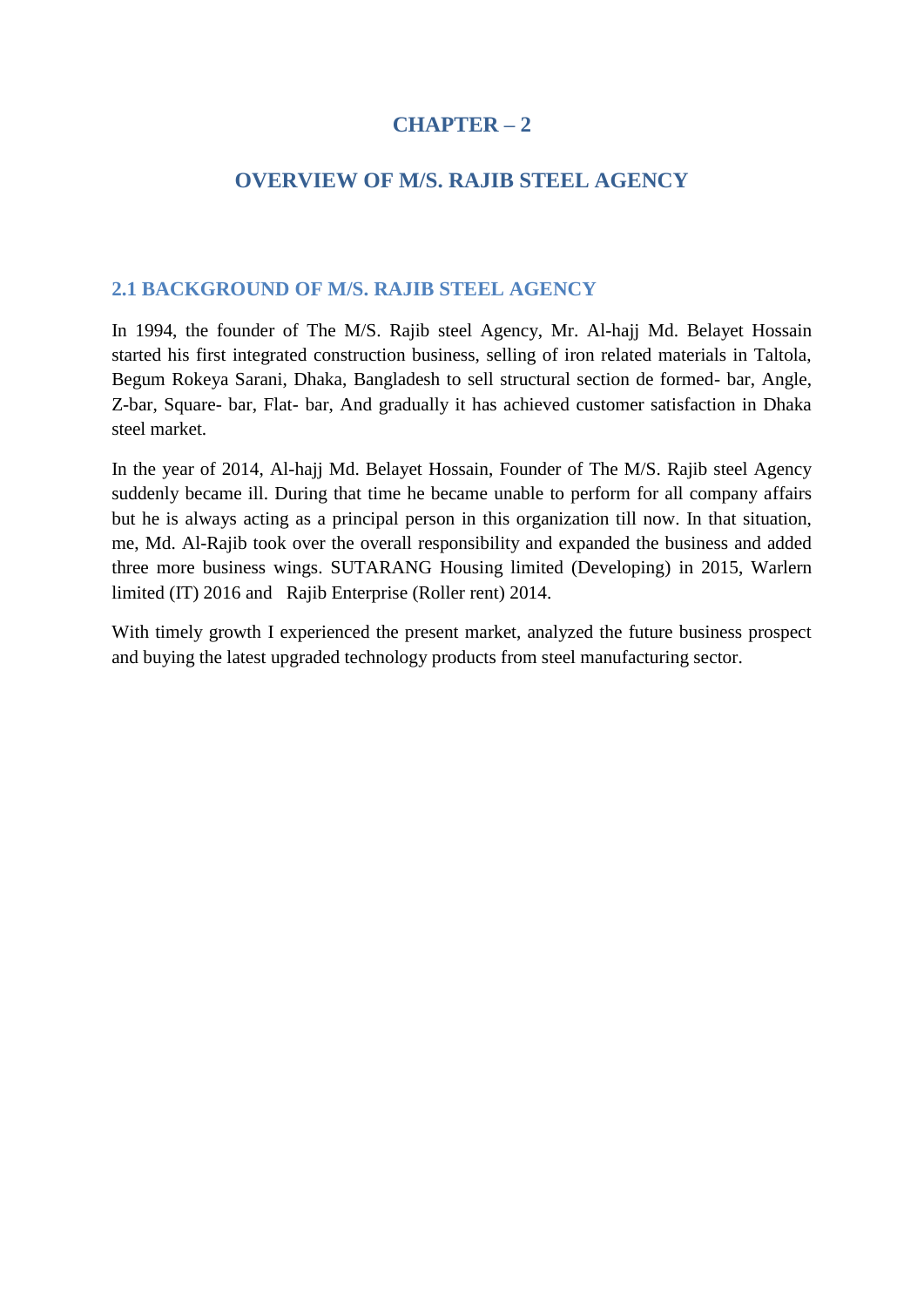#### <span id="page-13-0"></span>**2.2 VISION & MISSION**

#### **VISION**

Distribution choice of resellers and workshop in country product presence.

#### **MISSION**

#### **OUR PURPOSES**

To be a partner with industry by distributing products and services that meets the customer's expectations of quality in service, productivity and cost.

#### **OUR OBJECTIVE**

To provide a consistent level of excellent products and service that will earn a reward consistent with our investment, risk and results.

To develop a partnership, founded on trust and respect that has been earned through consistent delivery of quality services.

#### **OUR PHILOSOPHY**

Respect the rights of each individual and treat everyone fairly; employees, customers and reseller alike.

Our most important responsibility is the health and safety of our employees, the community and the general public. We are committed to operating our business in a responsible manner that will protect the environment.

#### **OUR COMMITMENT**

We are committed to continuous improvement of our services by maintaining an atmosphere that encourages creativity, interactive participation and self-improvement.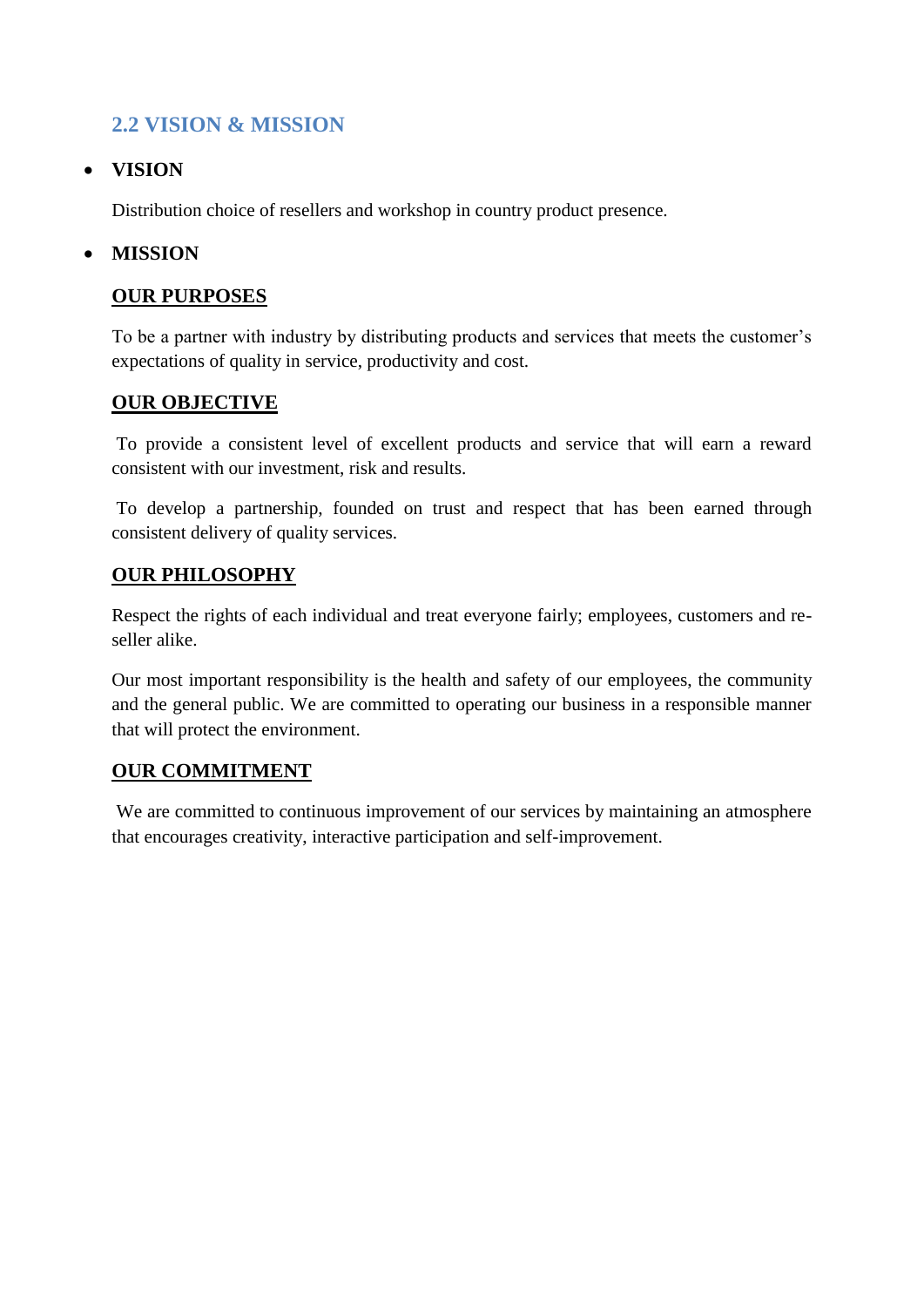#### <span id="page-14-0"></span>**2.3 VALUES**

We have laid our foundation of the organization on strong values, which inspire us to drive the goal and continuously remain focus on our vision.

**Customer first:** we help our customer to buy, by timely responding to customer needs and proactive servicing.

**Passion:** We all are passionate to take the company to the next level by timely responding the market.

**Team work:** We encourage our employee and labour to work as one team by working towards our common goals.

**Integrity:** Worship honesty and practice fairness to maintain the spirit of integrity in every action and words.

**Knowledge:** We encourage new ideas and thought that can create the difference to serve our partner and help us to keep redefining our goals.

**Trust:** Respect all individual with similar attitude, color or religion by building trust and equality amongst with our customer, Employee and re-seller.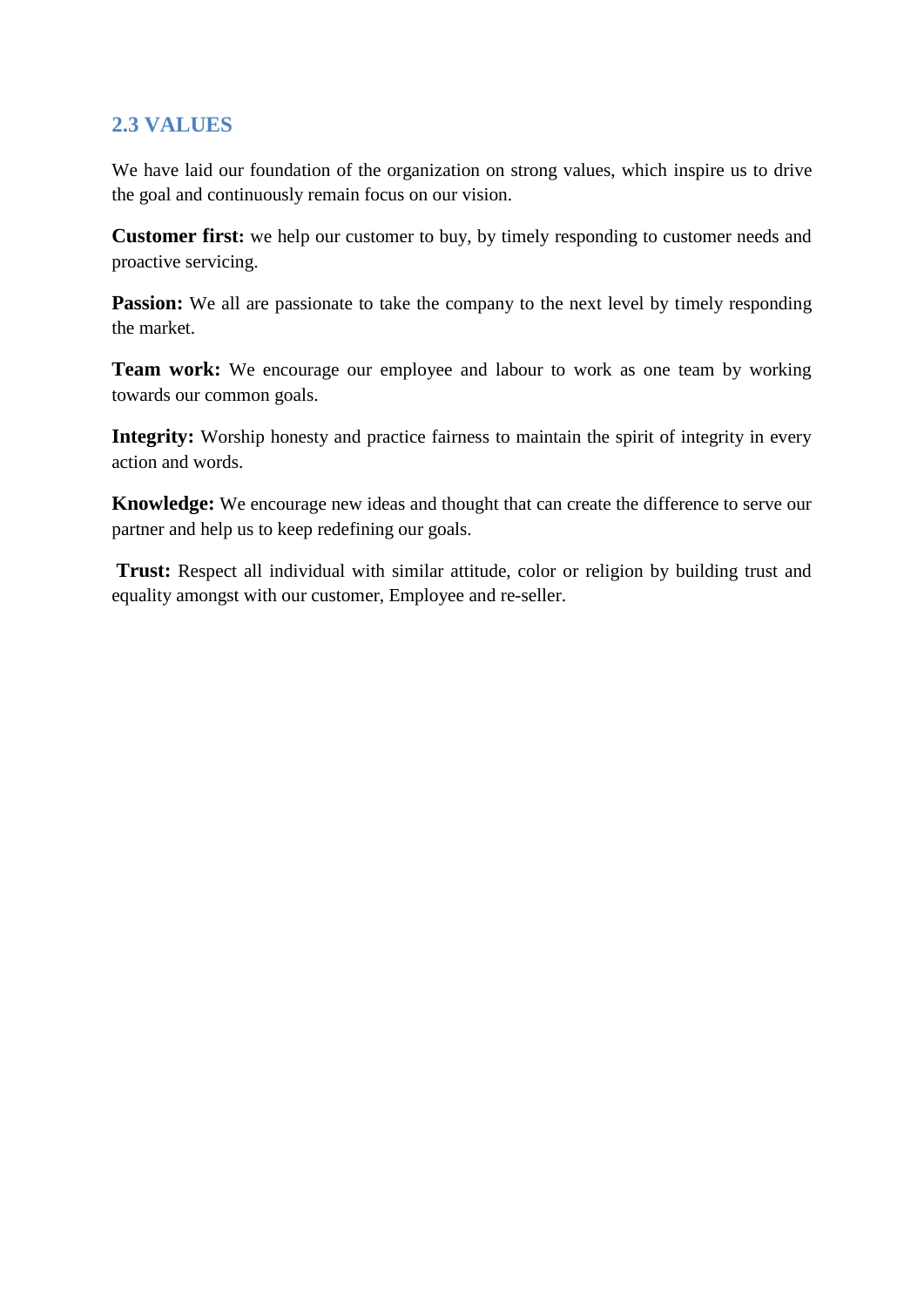#### <span id="page-15-0"></span>**2.4 PRODUCT LINE OF COMPANY**

**DEFORMED BARS**: Deformed bar is used in a range of residential, commercial and infrastructure applications from concrete slabs to prefabricated beams, columns, cages and precast products.

We are engaged in offering our prestigious clients a very highly premium quality range of Industrial Steel Bars. Our range is known for its excellent quality, robust range and durable in nature. Our range is available at market most leading price. We have an offer of TMT bars which is made of best quality raw materials BDS ISO 6935-1:2006 at the developers' site which ensures reliable performance, optimum tensile strength and long service life. This range of products is available in various sizes, shapes, and other specifications to suit diverse requirements of the clients.

BDS 1031:2006

#### **FEATURES:**

Durability Corrosion resistance Sturdy construction

And available in 500 TMT bar from 10 mm - 40 mm bar diameters. Always consult with an engineer before choosing the bar.

**IRON ANGLES:** We are engaged in offering a very highly premium quality range of Iron Angle. Our range is highly recognized and appreciated by the client in all over Dhaka city for its excellent quality and superior performance. Our range is available at market leading price.

**CHANNEL:** We are engaged in offering our prestigious clients a very highly premium quality range of Industrial **Mild Steel Channels**. Our **Mild Steel Channels** range is known for its excellent quality, robust range and durable in nature. Our range is available at market most leading price.

M/S. Rajib Steel Agency are leading supplier, trader and whole seller of wide range of Mild steel channels are known for their strength, durability, corrosion resistance, temperature resistance and longer service life. The range finds extensive usage in construction of bridges, buildings, industrial sheds, structures and automobile industry.

Standard sizes

75 mm, 100 mm, 125 mm, 150 mm, 175 mm, 200 mm, 250 mm, 300 mm and 400 mm.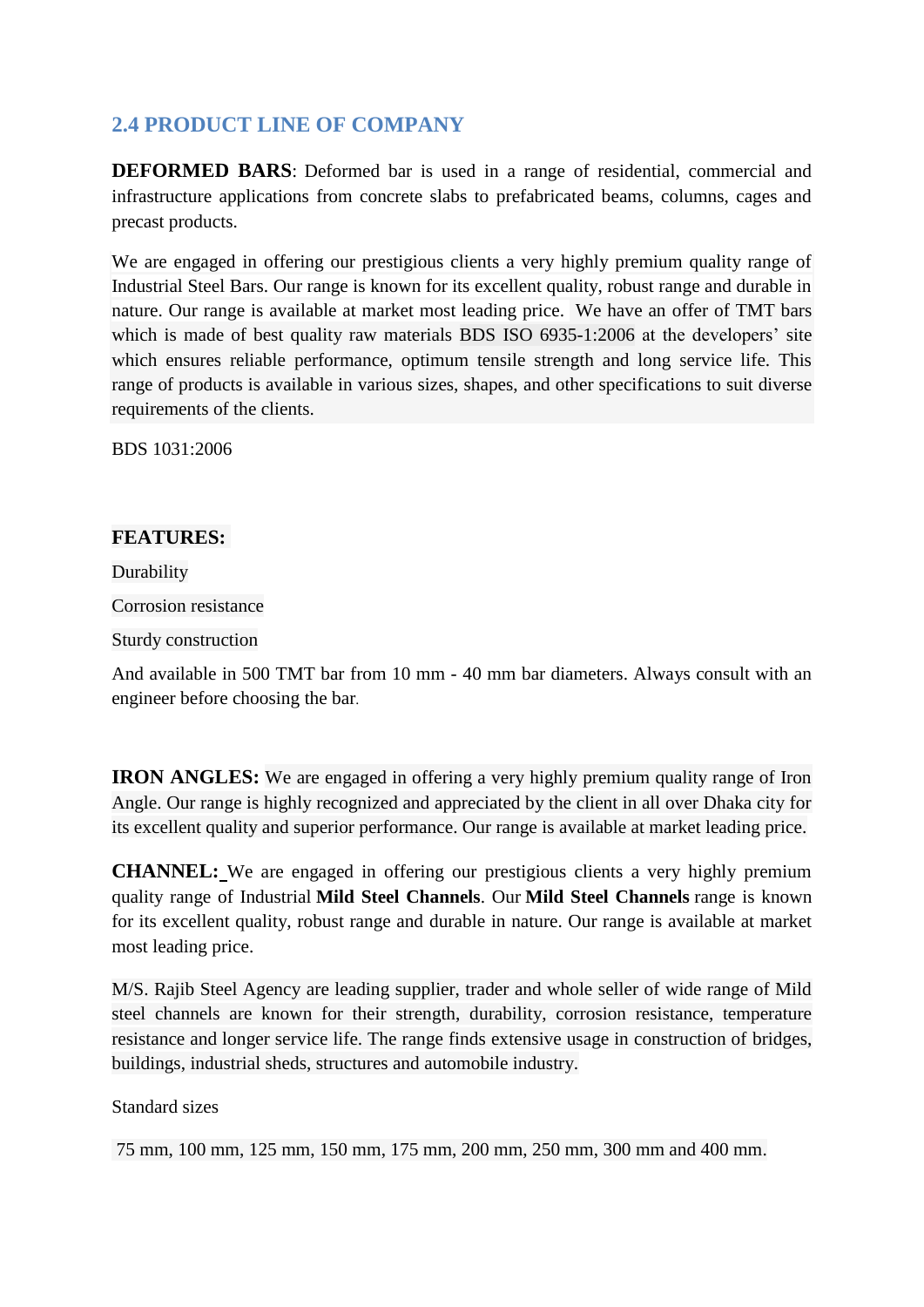**TYPE:** Plain channel Lipped channel Universal channel

#### **INDUSTRY:**

Automotive industry Construction industry Heavy machinery industry Real states

#### **Z-BARS**

Z-Bars are commonly used as Framing, Supports, Reinforcements, and Stiffeners for PVC-Rails, Slides, Tracks, and many other uses. They are used in many industries, such as: Construction, Mezzanines, Metal Buildings, Garage Doors, Fences, PVC-Door & Window Frames, Displays & Store Fixtures, Tool Boxes, Metal Furniture, Enclosures, Cabinets, Storage Bins, Racks, among many other industries. Z-Bars, Z-Channels, Zees, & Purlins are all terms that describe the same type of Profile.

#### **SQUARE BARS**

Square Bar is available in a wide variety of sizes manufactured in Bangladesh.

TYPICAL USES

- Engineering Construction
- Residential Construction
- Non-Residential Construction
- Mining Infrastructure
- Transport and Storage
- Manufacturing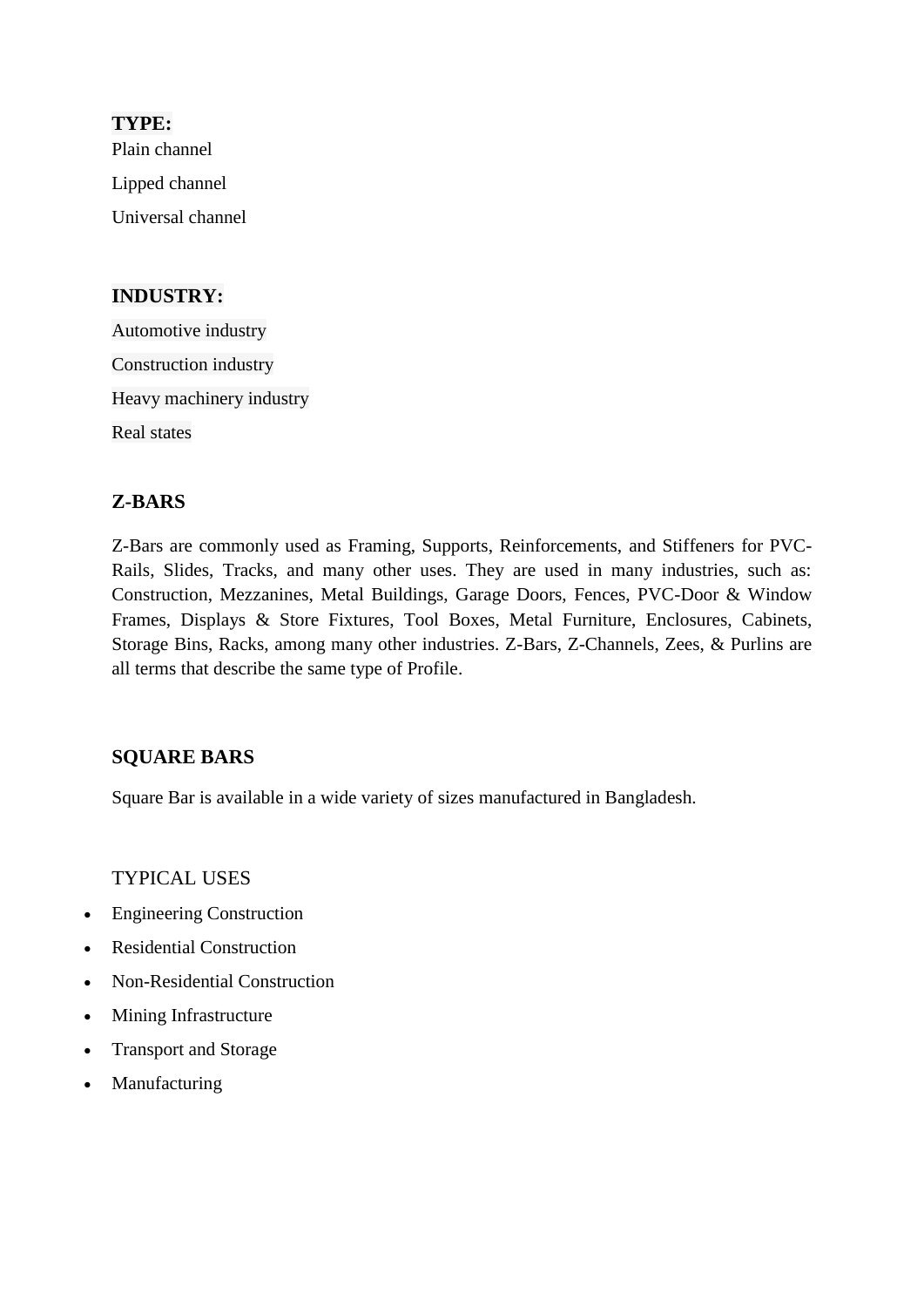#### FEATURES

- Available in a wide variety of sizes.
- Exceeds the minimum requirements of (BDS 1031:2006).
- Up to 20% stronger for improved strength to weight ratios.
- Requires no special pre-heating for welding.
- Additional grades available on request.

#### **FLAT BARS**

Flat bars are a flat, rectangular section with square edges varying in sizes. This cost-effective steel product is suitable for a wide variety of applications and is distributed into the construction, engineering, manufacturing, mining, grating, fabrication and many other industries. The flat bar's versatility is the main reason it is usable throughout various industries, along with the excellent strength and formability combination of steel.

#### **STEEL PIPE**

**Structural Steel Pipe** is a welded steel tube with an internal weld seam that is measured in nominal size unlike DOM or Welded Round Tube. A500 Steel Pipe is an economical structural grade pipe with a smooth bare finish that has slighter higher mechanical properties than standard pipe. Our Steel Pipe is a tested pipe that can be used for structural or pressure applications and may have a black coated finish.

BDS 1031:2006

TYPICAL USES

- Engineering Construction
- Residential Construction
- Non-Residential Construction
- Mining Infrastructure
- Transport and Storage
- Manufacturing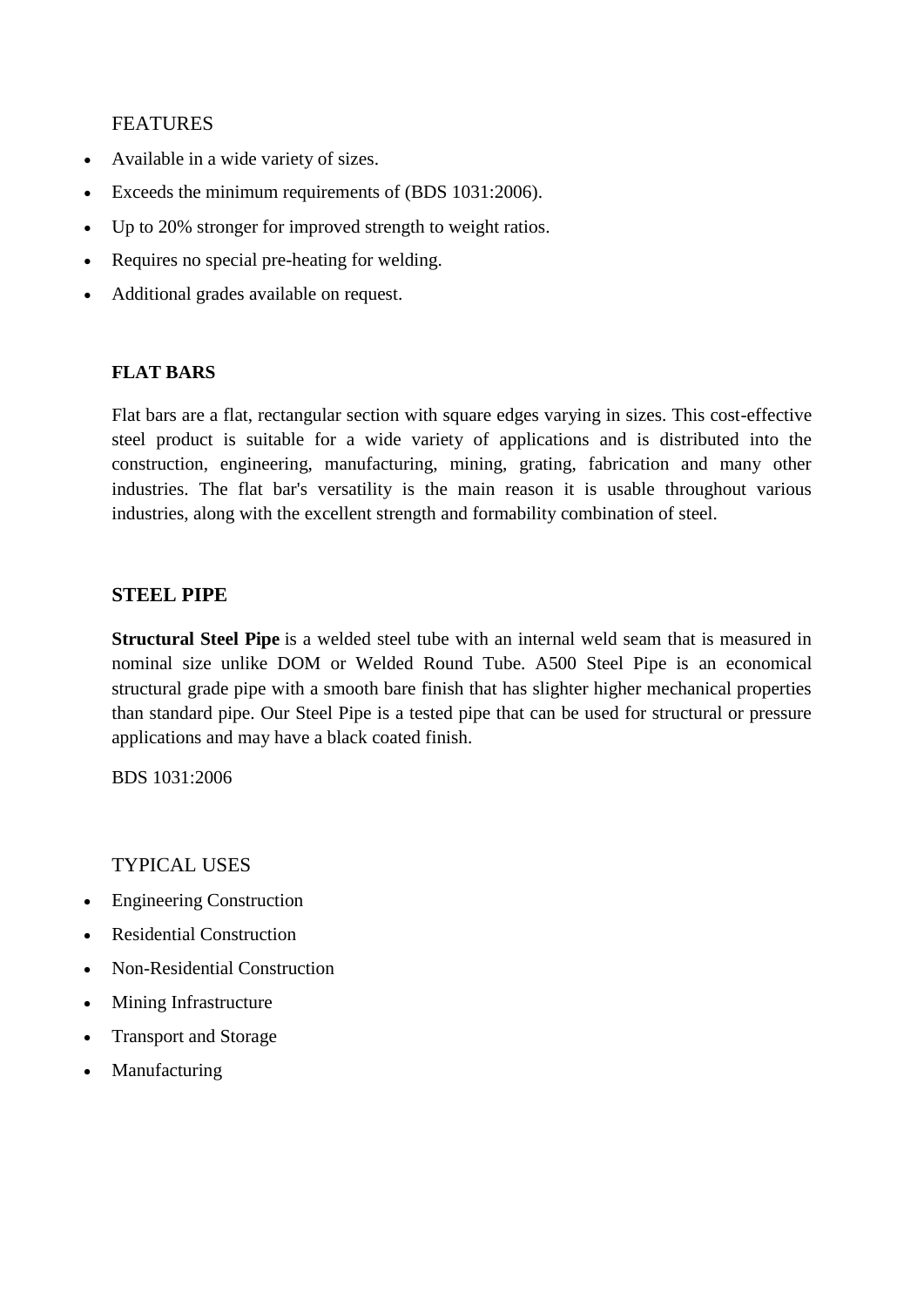## <span id="page-18-0"></span>**CHAPTER – 3 ANALYSIS OF PRESENT PERFORMANCE**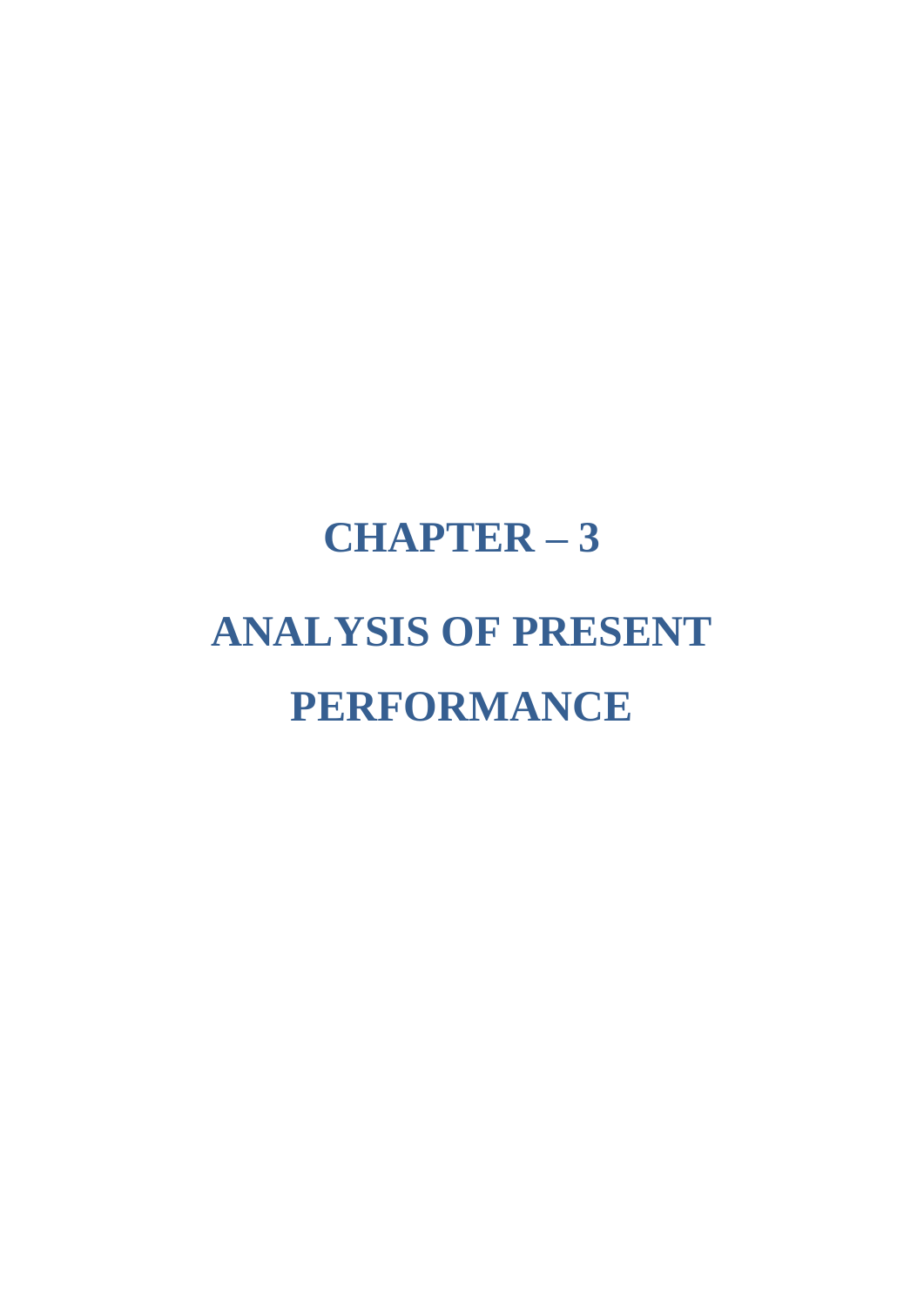#### **CHAPTER – 3**

#### **ANALYSIS OF PRESENT PERFORMANCE**

#### <span id="page-19-1"></span><span id="page-19-0"></span>**3.1 FINANCIAL PERFORMANCE OF M/S. RAJIB STEEL AGENCY**

A Performance measure is the specific quantitative representation of a capacity, process, or outcome deemed relevant to the assessment of performance. Performance measurement is the process whereby an organization establishes the parameters within which programs, investments, and acquisitions are reaching the desired results. (**Journal of Politics & Governance, Vol. 1, No. 2/3, September 2012)**

In this section I have been discuss the overall performance of M/S. Rajib Steel Agency operation. Here shown the performance of of M/S. Rajib Steel Agency in Bangladesh operating from 2014 to 2016.

The following graph indicates the highlights of Net Profit margin for the FY 2014 to 2016. In 2016 the organisation was in a bad position, they had loss in income because of decreasing sales rapidly every year.



**Figure 1: Net profit margin**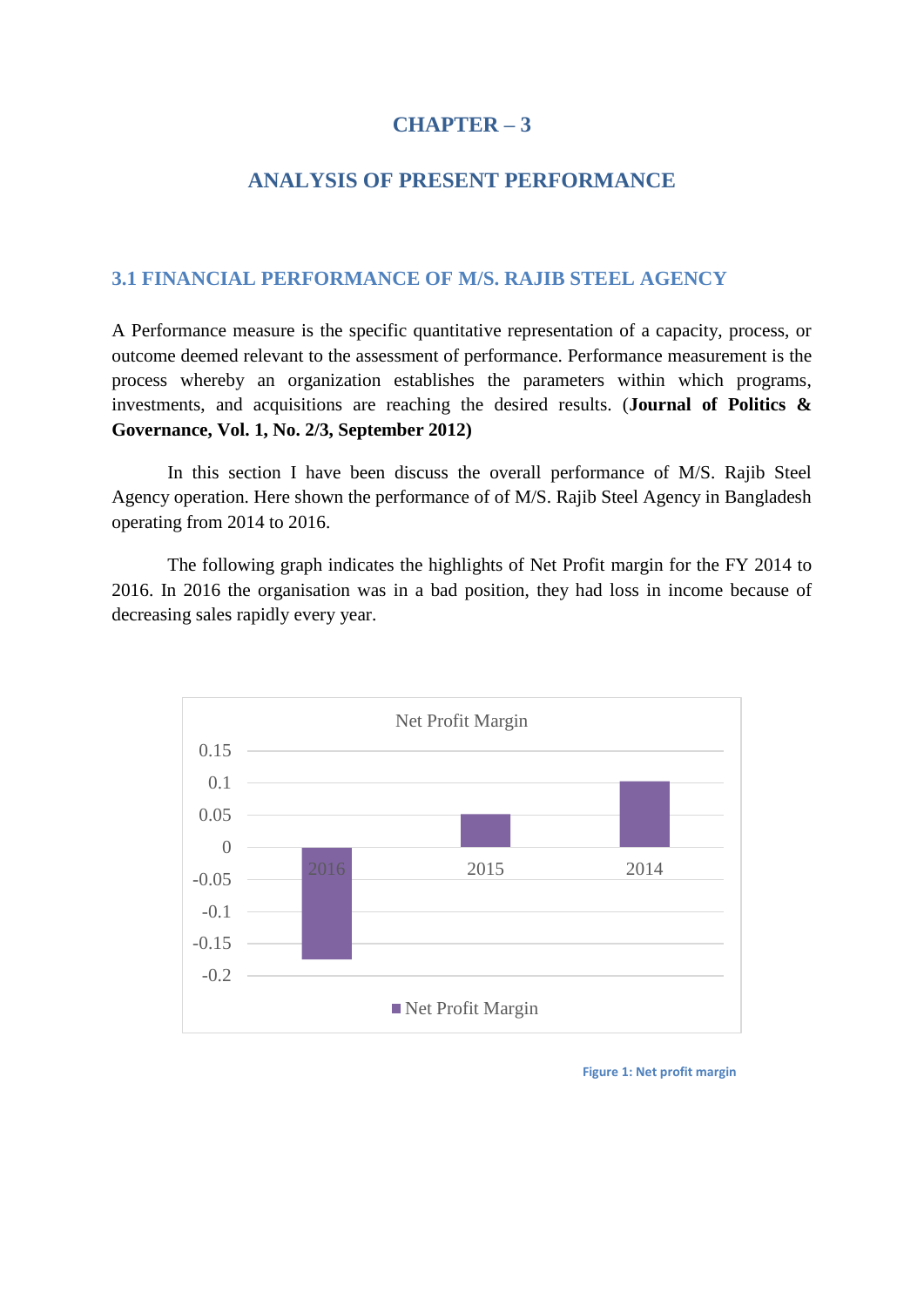The following graph indicates the highlights of gross Profit margin for the FY 2014 to 2016. In 2016 the organisation sales had decreased.





As you can see, organization only has enough current [assets](http://en.wikipedia.org/wiki/Assets) to pay off of his current liabilities. This shows that M/S. Rajib Steel Agency is highly leveraged and highly risky. Banks would prefer a current ratio of at least 1 or 2, so that all the current liabilities would be covered by the current assets. Since M/S. Rajib Steel Agency ratio is so high, it is unlikely that he will get approved for his loan.



**Figure 3: Current ratio**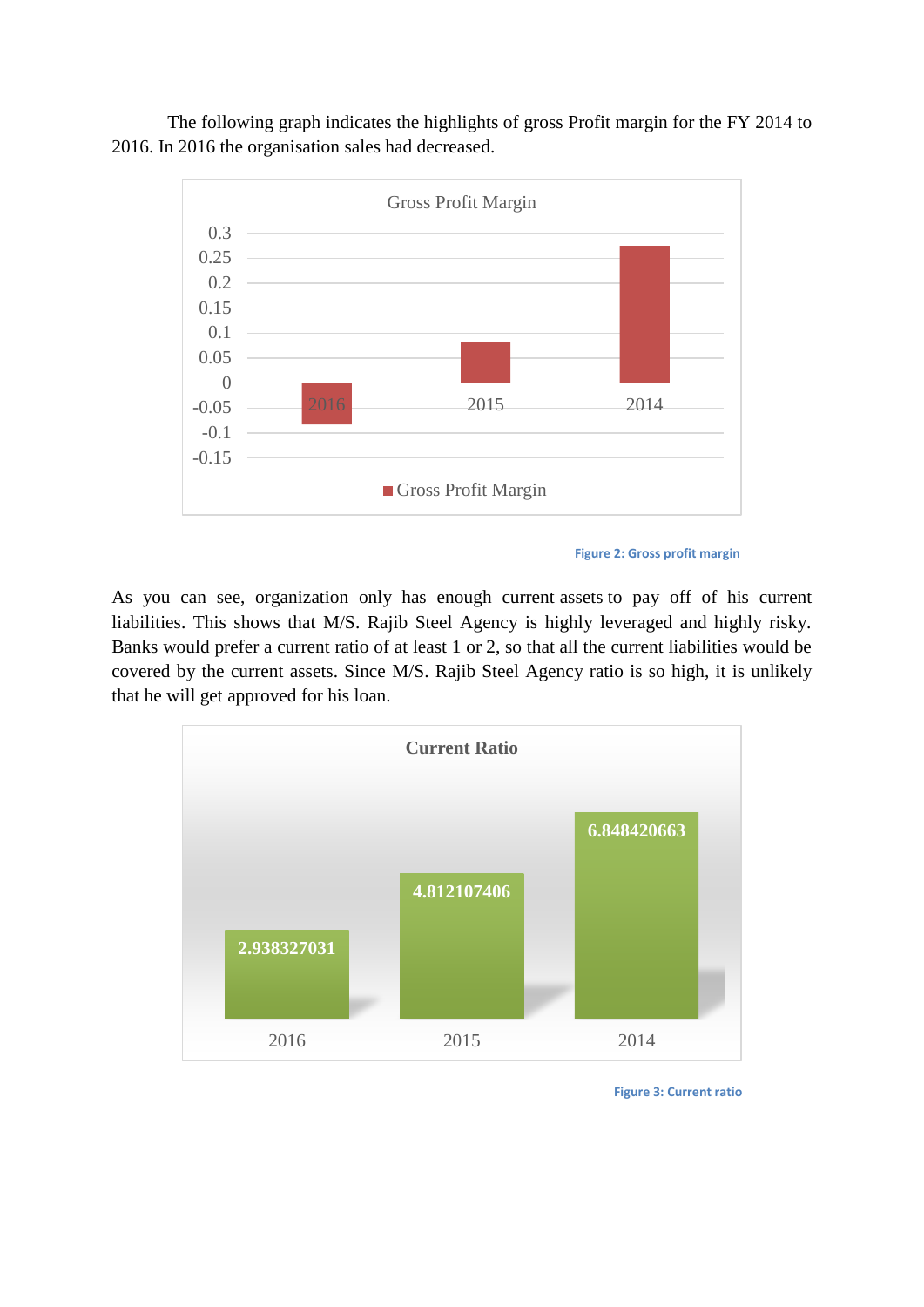

**Figure 4: Net Working Capital**

Assets are economic resources. Anything tangible or intangible that is capable of being owned or controlled to produce value and that is held to have positive economic value is considered an asset. The aggregate of all debts an individual or company is liable for is called liabilities. In these graph organizations total assets is higher than the liabilities. Graph also showing that every year assets had increased as well as liabilities.



**Figure 5: Total Debt to Asset ratio**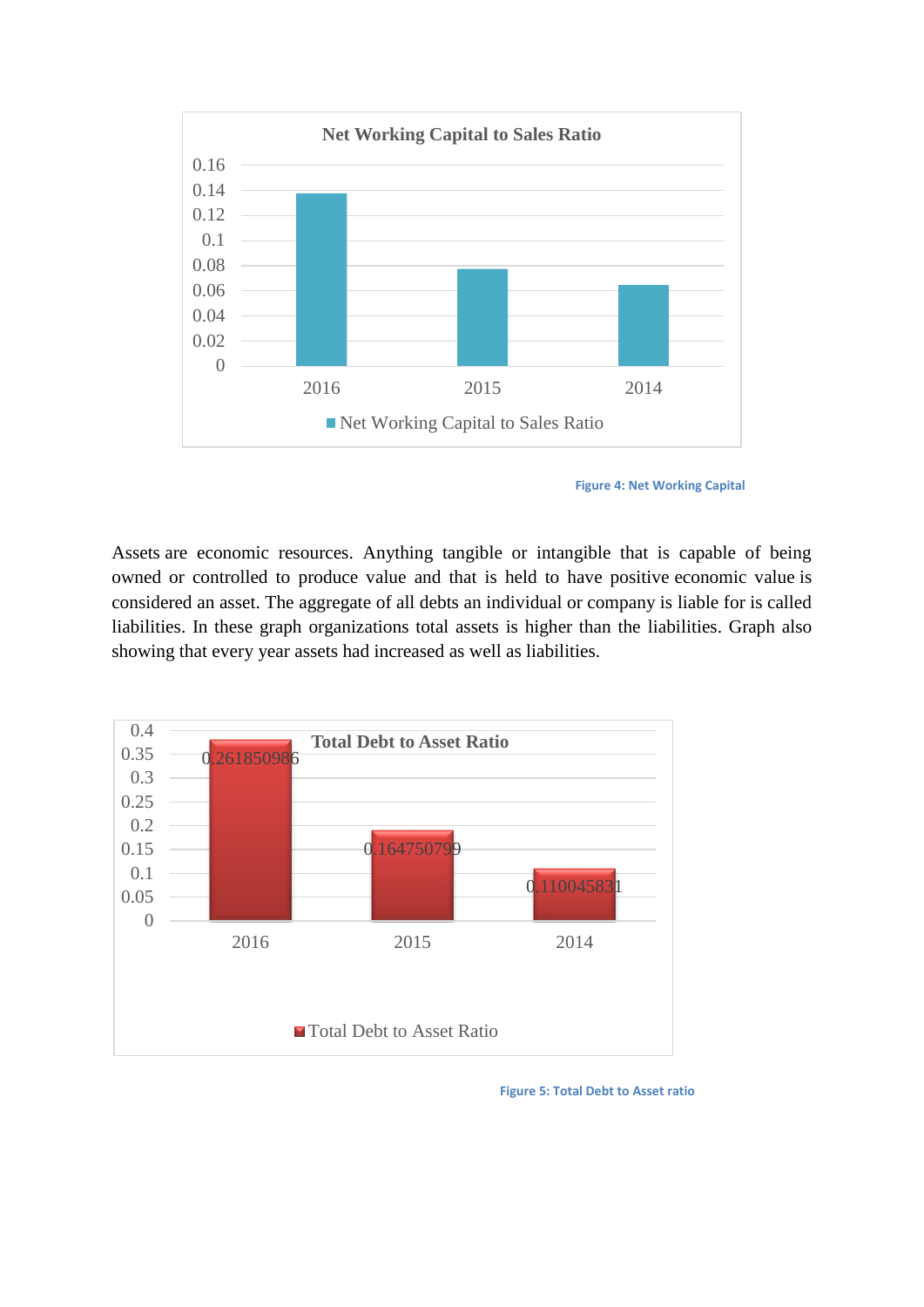#### **3.2 Present Sales Scenario**

- Gross profit margin & net profit margin had decreased in 2016.
- M/S. Rajib Steel Agency is able to expand their business by crafting and executing a low-cost leadership strategy.
- Ability to pay liability was increased gradually.
- **Made more investment return, assets.**

#### **3.3 HYPOTHESIS**

#### **HYPOTHESIS DEVELOPMENT**

With a view of fulfilling the objective some relevant hypothesis have been formulated for this study:

1. HA: M/S. Rajib Steel Agency need to advertising to increase their popularity.

- 2. HA: Offering seasonal discount can increase their sales volume.
- 3. HA: More quality full product can increase retail store sales volume.

4. HA: Use more effective price policy M/S. Rajib Steel Agency can increase sales volume.

5. HA: If we open some new branches in suitable places, it would increase sales volume.

#### **Methodology**

#### Sources and collection of data

The data of this study has been collected through questionnaire interview. For the secondary sources different journals, internets have been also reviewed.

#### Sample frame

The sample frame of this study has considered customer to M/S. Rajib Steel Agency. A total 40 surveys have conducted. The stratified probability sampling approach has selected for this study. The population has defined as a person who is the regular customer of M/S. Rajib Steel Agency. The collection of data survey was conducted in  $15<sup>th</sup>$  December,  $2016 - 25<sup>th</sup>$ February, 2017.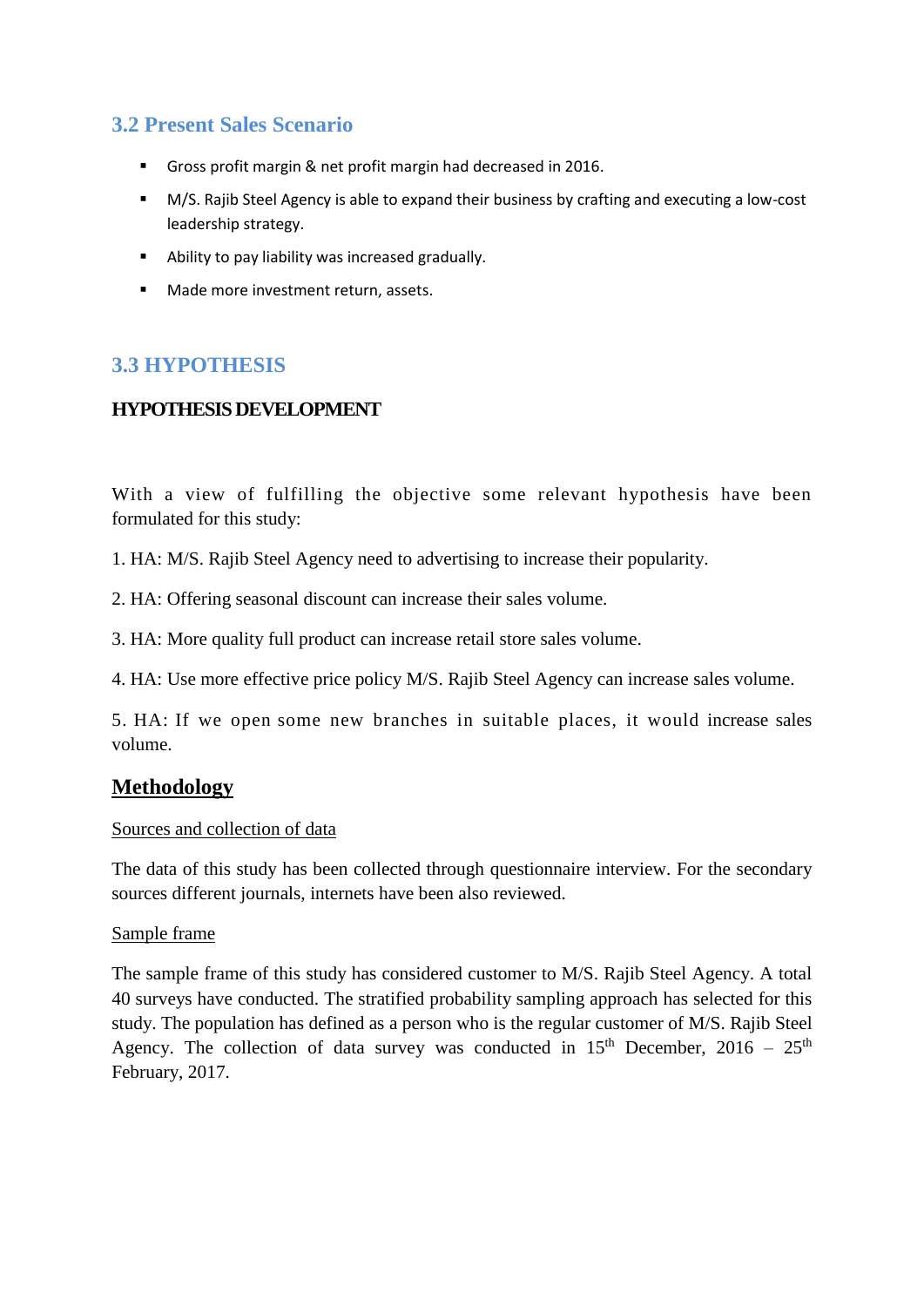#### **Analysis of Data**

I have used Microsoft excel and Microsoft word to analyse the data. To entry data, coding option has used at the initial stage. The measure of dispersion, correlation co-efficient and index number are applied.

|                    | H1              | H2              | H <sub>3</sub>  | H4               | H <sub>5</sub>   |
|--------------------|-----------------|-----------------|-----------------|------------------|------------------|
| $1=$               | $\overline{0}$  | $\overline{0}$  | $\mathbf{1}$    | $\overline{0}$   | $\boldsymbol{0}$ |
| Strongly           |                 |                 |                 |                  |                  |
| disagree           |                 |                 |                 |                  |                  |
|                    |                 |                 |                 |                  |                  |
|                    |                 |                 |                 |                  |                  |
| $2=$               | $\overline{3}$  | $\overline{0}$  | $\overline{3}$  | $\boldsymbol{0}$ | $\boldsymbol{0}$ |
| disagree           |                 |                 |                 |                  |                  |
|                    |                 |                 |                 |                  |                  |
| $3=$ Neither       | $\overline{7}$  | $\overline{2}$  | $\overline{2}$  | $\overline{0}$   | $\overline{10}$  |
| agree nor          |                 |                 |                 |                  |                  |
| disagree           |                 |                 |                 |                  |                  |
|                    |                 |                 |                 |                  |                  |
|                    |                 |                 |                 |                  |                  |
|                    |                 |                 |                 |                  |                  |
| $4 = \text{Agree}$ | 18              | 21              | $\overline{14}$ | $\overline{15}$  | 18               |
|                    |                 |                 |                 |                  |                  |
| $5=$               | 12              | 17              | $\overline{20}$ | 25               | $\overline{12}$  |
| Strongly           |                 |                 |                 |                  |                  |
| agree              |                 |                 |                 |                  |                  |
| Total              | $\overline{40}$ | $\overline{40}$ | $\overline{40}$ | $\overline{40}$  | $\overline{40}$  |
| Standard           | 7.17635005      | 10.173          | 8.5147          | 11.511           | 7.874            |
| Deviation          |                 |                 |                 |                  |                  |
|                    |                 |                 |                 |                  |                  |

#### Hypothesis testing

**Figure 6: Hypothesis Testing**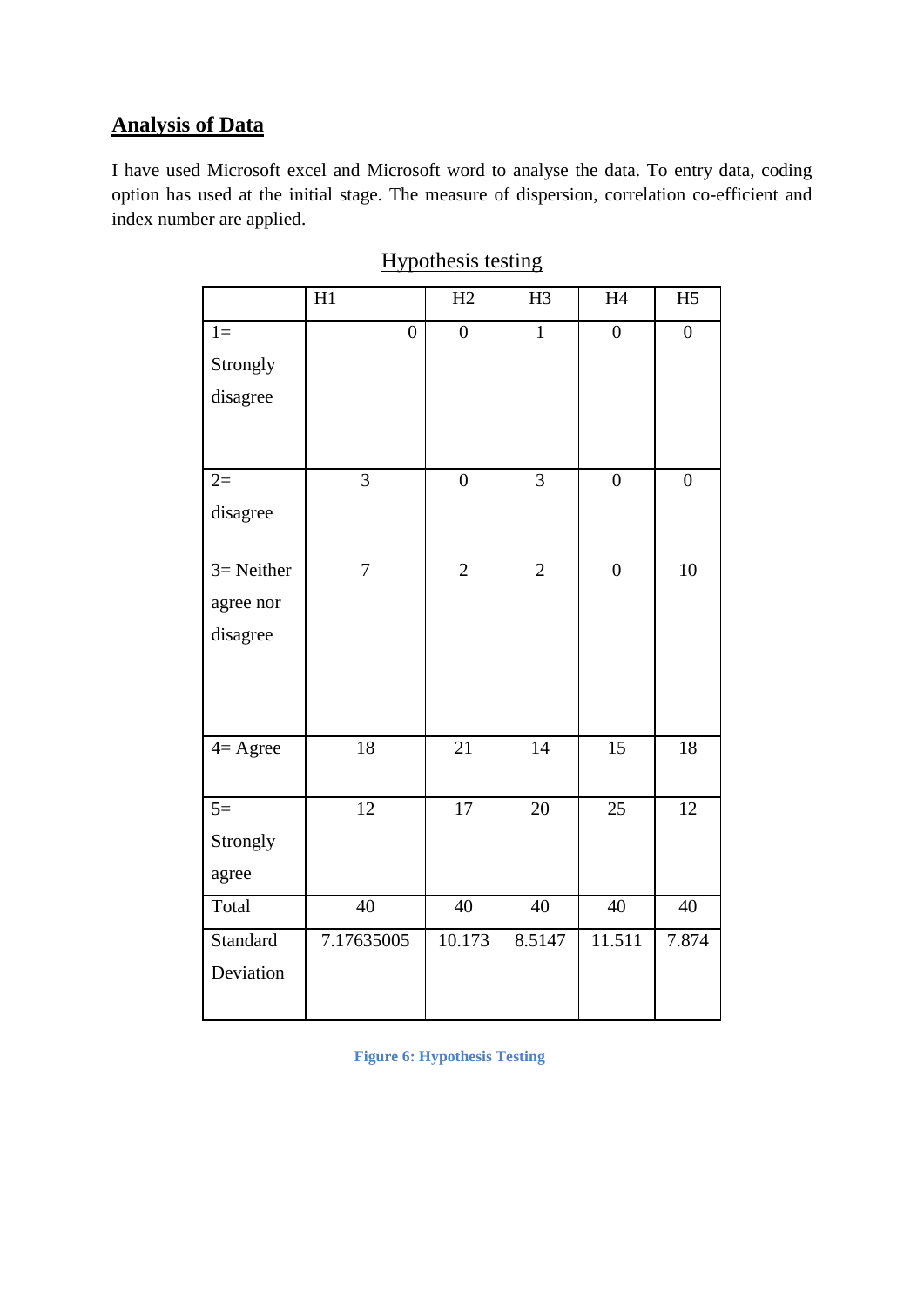1. H0 - M/S. Rajib Steel Agency needs advertising to increase their popularity. HA - M/S. Rajib Steel Agency does not need advertising in increase their popularity.



**Explanation:** From the graph, it is seen that 18.45% respondents are agree, 12.30% strongly agree, 7.8% are neutral with this statement, 3.7% disagrees and no one strongly disagrees.

**Comment: We can say that M/S. Rajib Steel Agency needs advertising to increase their popularity.**

2. H0 –Without seasonal discount offer M/S. Rajib Steel Agency cannot increase their sales volume.



HA - seasonal discount offer in Retail store can increase their sales volume.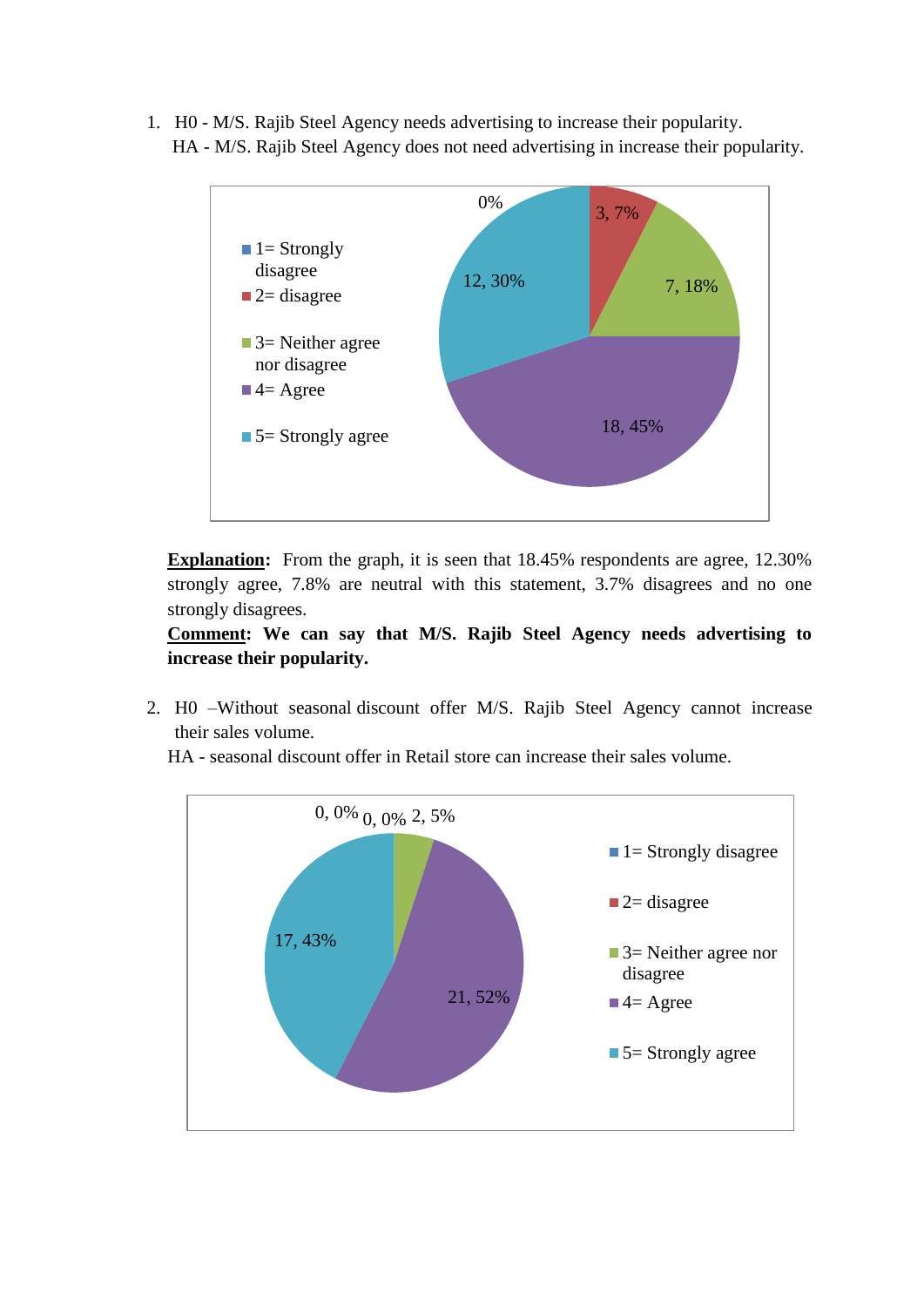**Explanation:** From the graph, it is seen that 21.52% respondents are agree, 17.43% strongly agree, 2.5% are neutral with this statement but no one disagrees or strongly disagrees.

#### **Comment: We can say that seasonal discount offer in Retail store can increase their sales volume.**

3. Ho- More qualityful products can increase sales volume. HA- More qualityful products cannot increase sales volume.



**Explanation:** From the graph, it is seen that 14.35% respondents are agree, 20.50% strongly agree, 2.5% are neutral with this statement, 3.8% disagrees and 1.2% strongly disagrees.

**Comment: We can say that using more effective price can increase their sales volume.**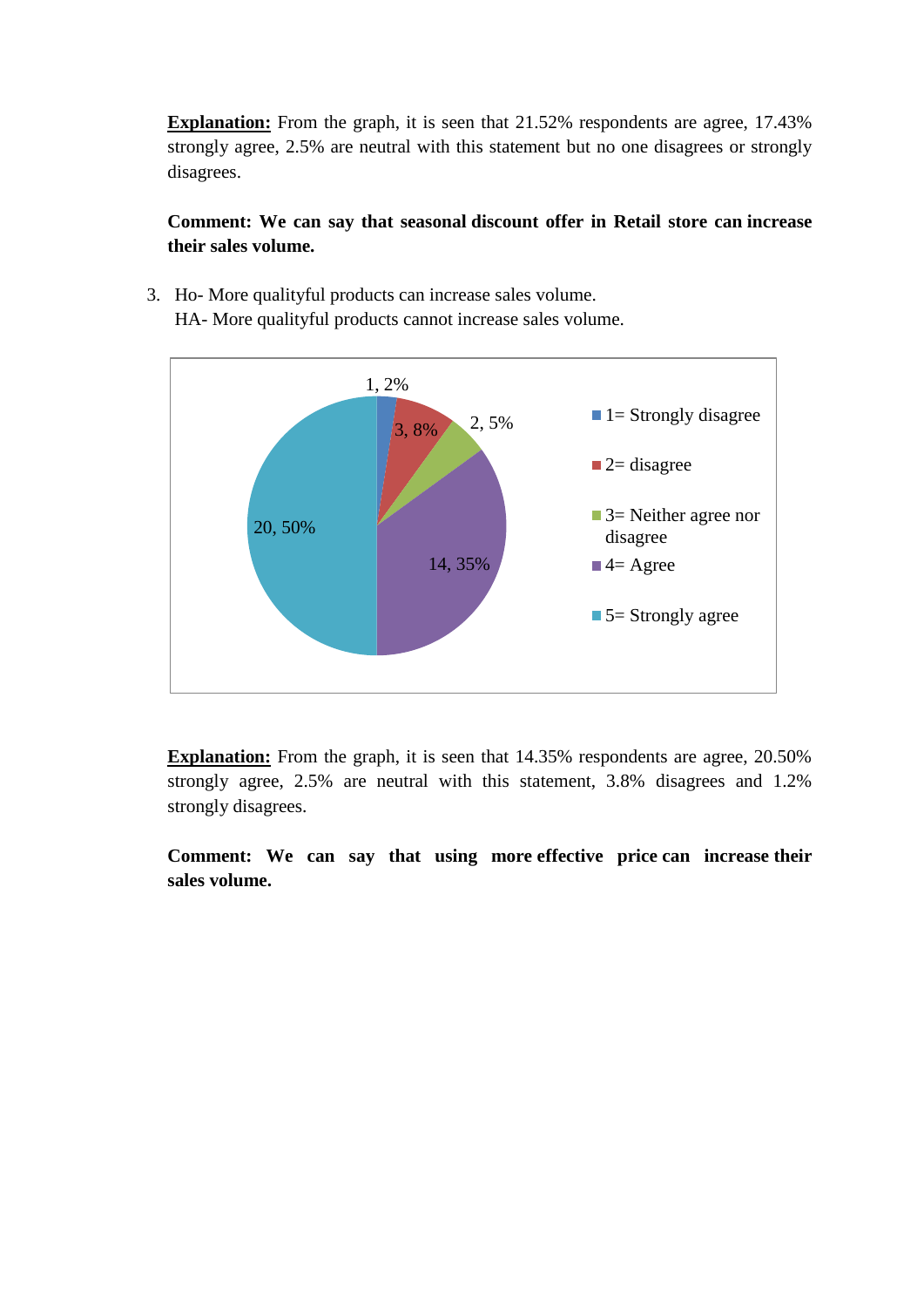4. H0- using more effective price cannot increase their sales volume. HA- using more effective price policy can increase their sales volume.



**Explanation:** From the graph, it is seen that 15.37% respondents are agree, 25.63% strongly agree but no one neutral, disagrees or strongly disagrees.

**Comment: We can say that using more effective price cannot increase their sales volume.**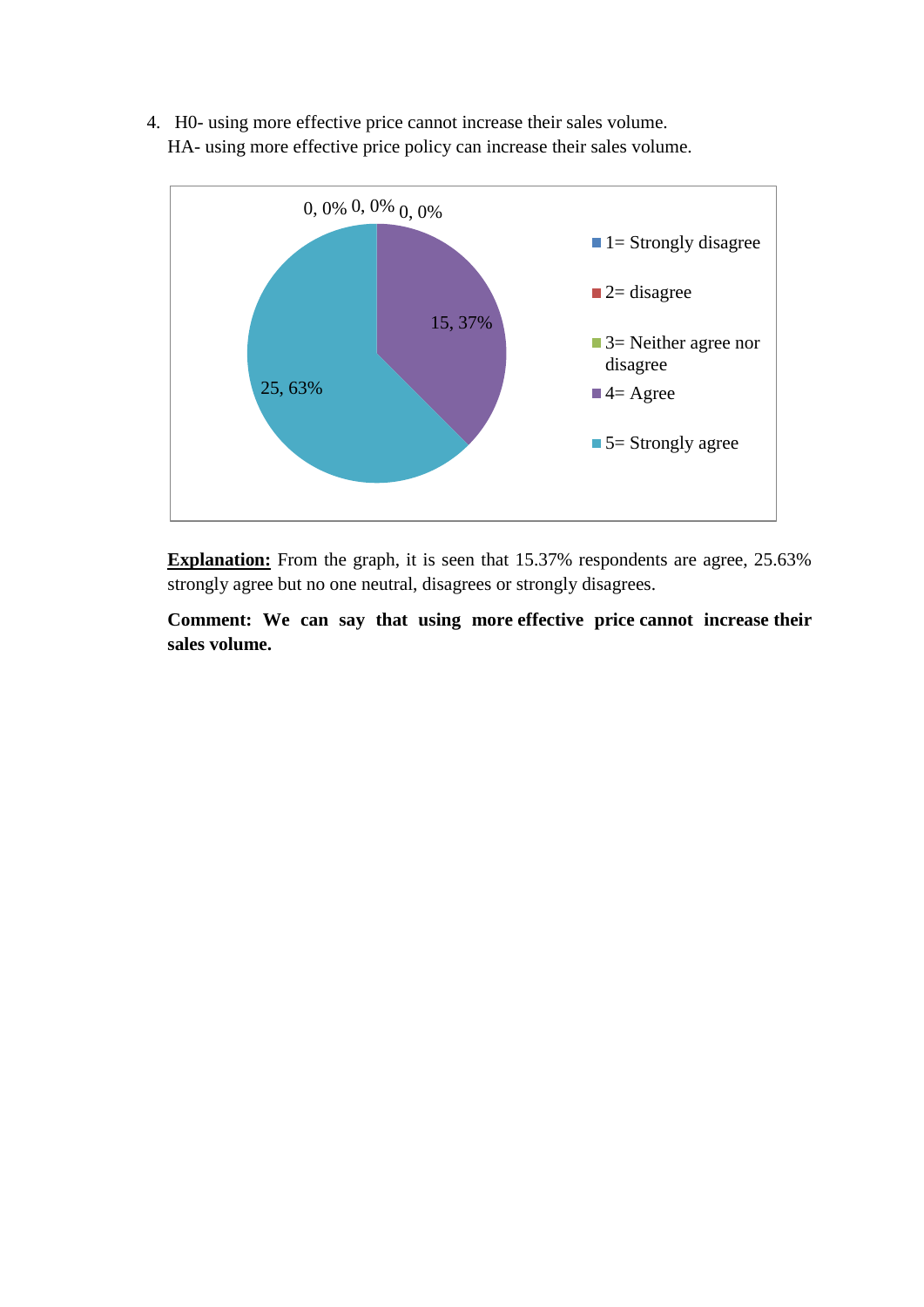5. H0- If M/S. Rajib Steel Agency opens some new branches in suitable place; they would not increase sales volume.

HA- If M/S. Rajib Steel Agency opens some new branches in suitable place, they would increase sales volume.



**Explanation:** From the graph, it is seen that 18.45% respondents are agree, 12.30% strongly agree, 10.25% are neutral with this statement but no one disagrees or strongly disagrees.

**Comment: From the figure we can say that opening some new branches in the suitable location would not increase sales volume.**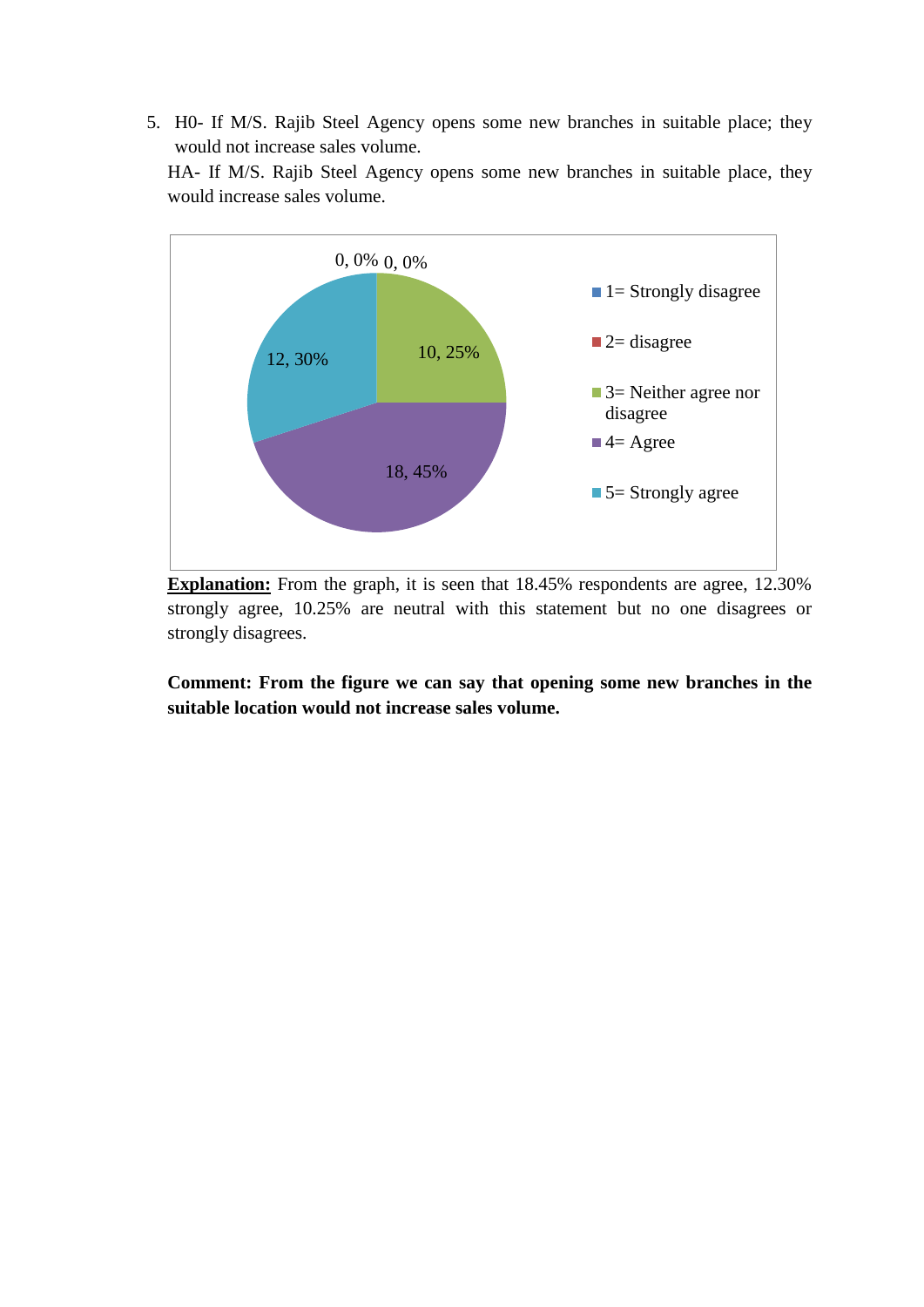#### <span id="page-28-0"></span>**3.4 SWOT ANALYSIS**

#### **STRENGTH**

- Decisions are taken through communicating with the employee.
- Large diversification of products (deformed bars, Angle, Channel, Square bars, Flat bars).
- Owned business place.
- Strong Supply System around Dhaka city (24/6).
- Diversified and balance product mix.
- Low cost Provider.
- Strong management Team. They are professional and well trained.
- Strong supplier relationship.
- Employee oriented (equality, empowerment etc.)

#### **WEAKNESS**

- Financial problem due to Organization expansion and huge sale on credit.
- Discipline was becoming harder.
- Customer's preference changes. Like they are using square bars instead of using Flat bars.
- Inability to expand market outside in Dhaka city.
- Lack of advance technology.
- Under educated employee.

#### **OPPORTUNITIES**

- New and better recruitment can help.
- Expand business through acquisitions in emerging market.
- Expansion through acquisition new place and open another.
- Reduce cost through improvement of R&D.
- Looking for new customers. Need to give extra facilities to the new customer.
- In this market huge capital is required to enter.
- There is no need to provide rent so it minimizes the product costs.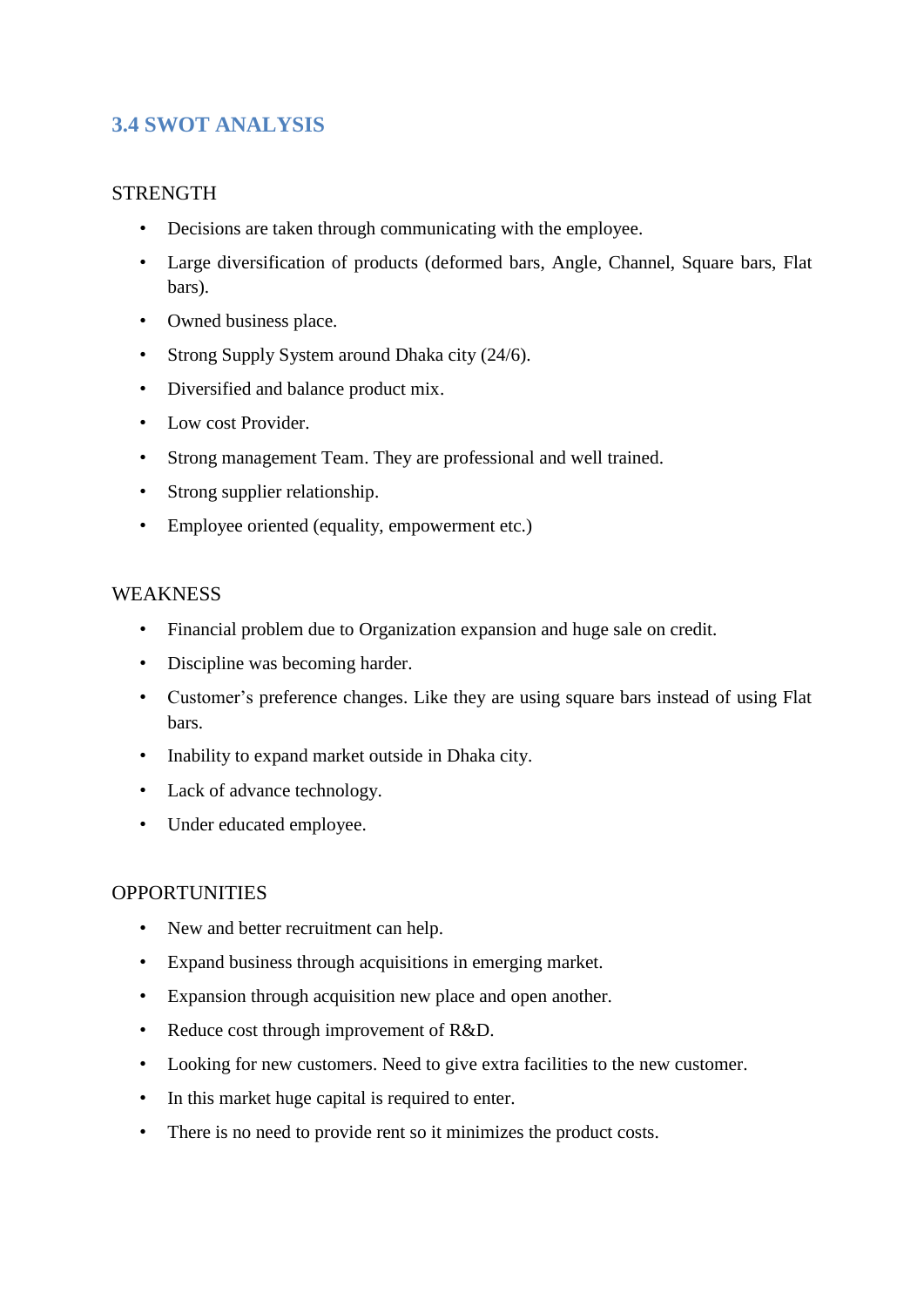#### THREATS

- Due to metro rail construction there are dusts everywhere and the road is digger by contractor. Health concern increasing and the products are damaging.
- Increase competition in local markets. Interest rates remain same.
- Ups and down of market.
- Decreasing sales.
- Environmental issues.
- Theft issue.
- Security issues.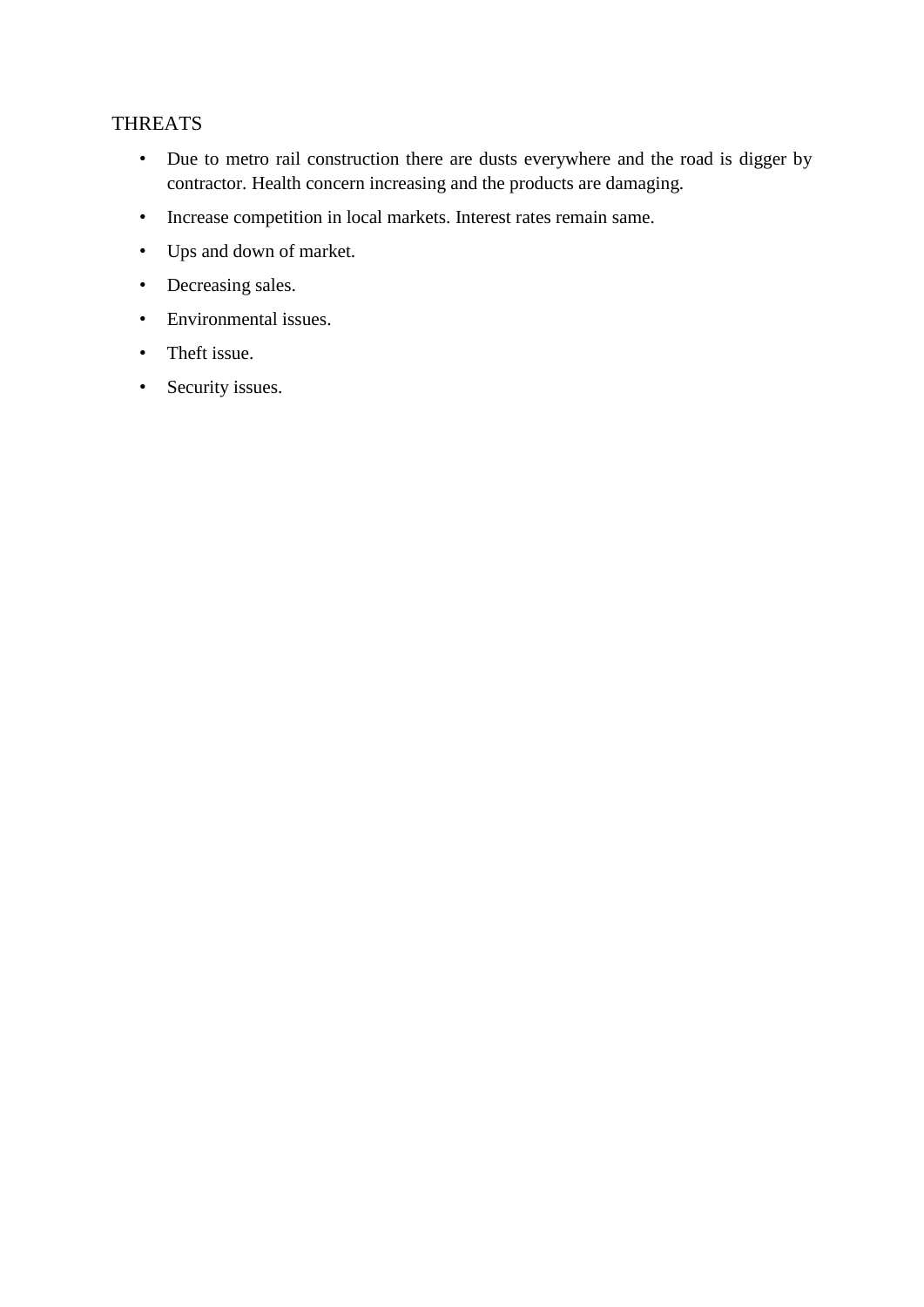## <span id="page-30-0"></span>**CHAPTER – 4 FINDINGS AND RECOMMENDATION**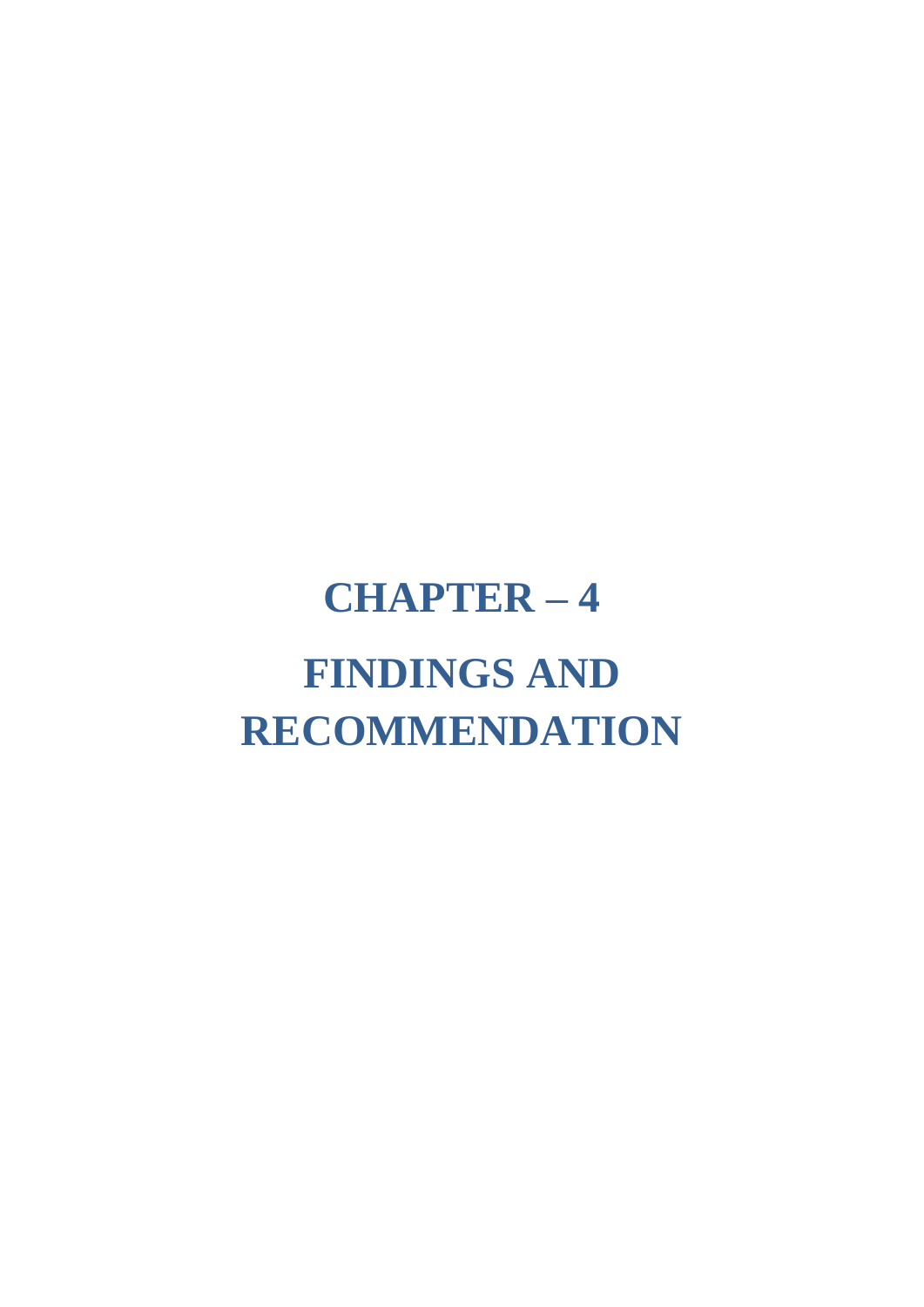#### **CHAPTER – 4**

#### **FINDINGS AND RECOMMENDATION**

#### <span id="page-31-0"></span>**FINDINGS:**

Now days there are a lot of retail store in Dhaka city who has already capture the market. So it is hard to capture the market. If M/S. Rajib steel Agency wants to increase sale they have to main following works:

- 1. M/S. Rajib Steel Agency spent less on the advertisement.
- 2. Seasonal discount offer is not frequent in M/S. Rajib Steel Agency.
- 3. M/S. Rajib Steel Agency sells quality full products.
- 4. M/S. Rajib Steel Agency charges the industry average prices.
- 5. New brunch of M/S. Rajib Steel Agency is not profitable.
- 6. Every year sales are decreasing because some customers already left the business, some of them change the market and some of them are buying directly from re rolling mills.
- 7. Competition is so high.
- 8. Good quality products should be kept in the showroom.
- 9. Sales in and out are maintaining in written book. It is a waste of time. Technology should be used which will be helpful to determine every A/C in a matter of time and also available the inventory information anytime.
- 10. Most of the customer wants fewer prices. So that I have to purchase in huge amount of those items, whom sales can be made every day.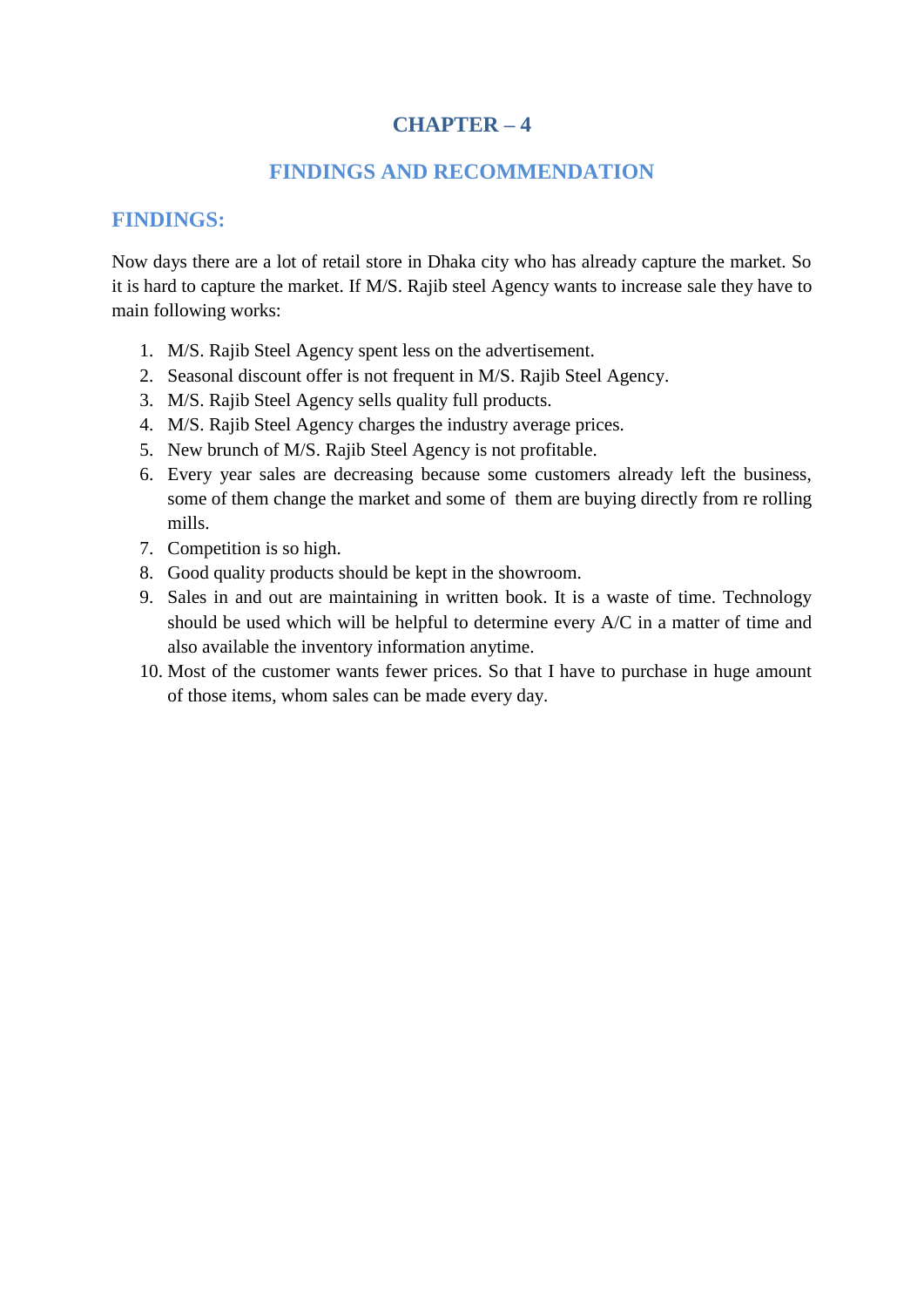#### <span id="page-32-0"></span>**RECOMMENDATION:**

- 1) By offering the best product at the lowest possible price will increase the sales and profit of the organization.
- 2) Low cost is the best way to attract customer to increase sales.
- 3) Proper inventory management system must be followed; we should try to keep the most demanding product on the store house.
- 4) Inventory need to increase by huge amount.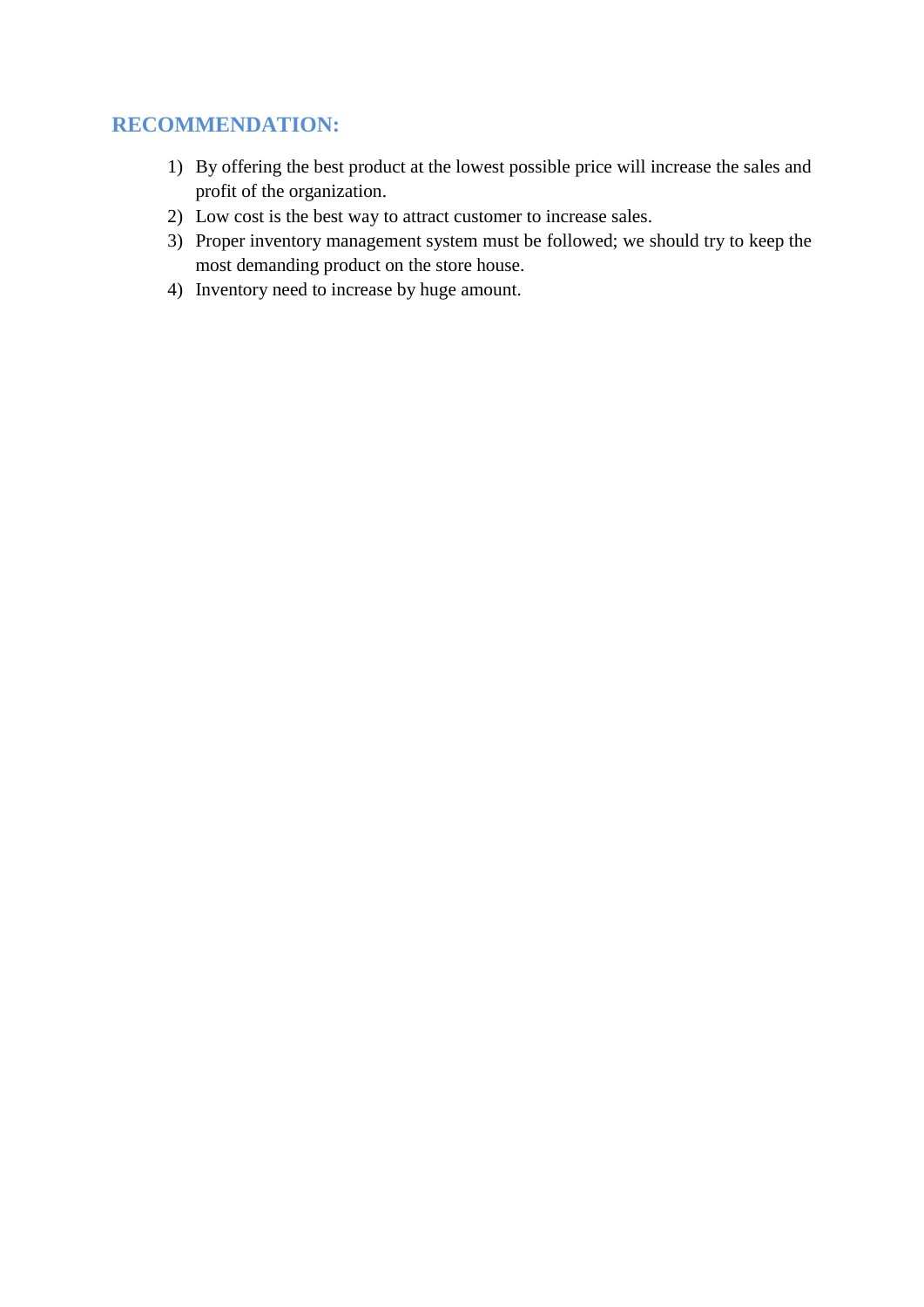#### <span id="page-33-0"></span>**CONCLUSION**

In this modern days when entrepreneurship is in a very difficult competitive mode of our country are fighting to mark their self as best to the customer. So everyone is trying to modernize their self as much they can. So organizations are taking steps to digital their system and operation. In this digital systems are reducing our old way of systems.

As I talk about on the report regarding measuring performance by sale. M/S. Rajib Steel Agency is trying to develop their sell and services.

So that I can say if M/S. Rajib Steel Agency has to survive on this competitive market they should develop as much they can.